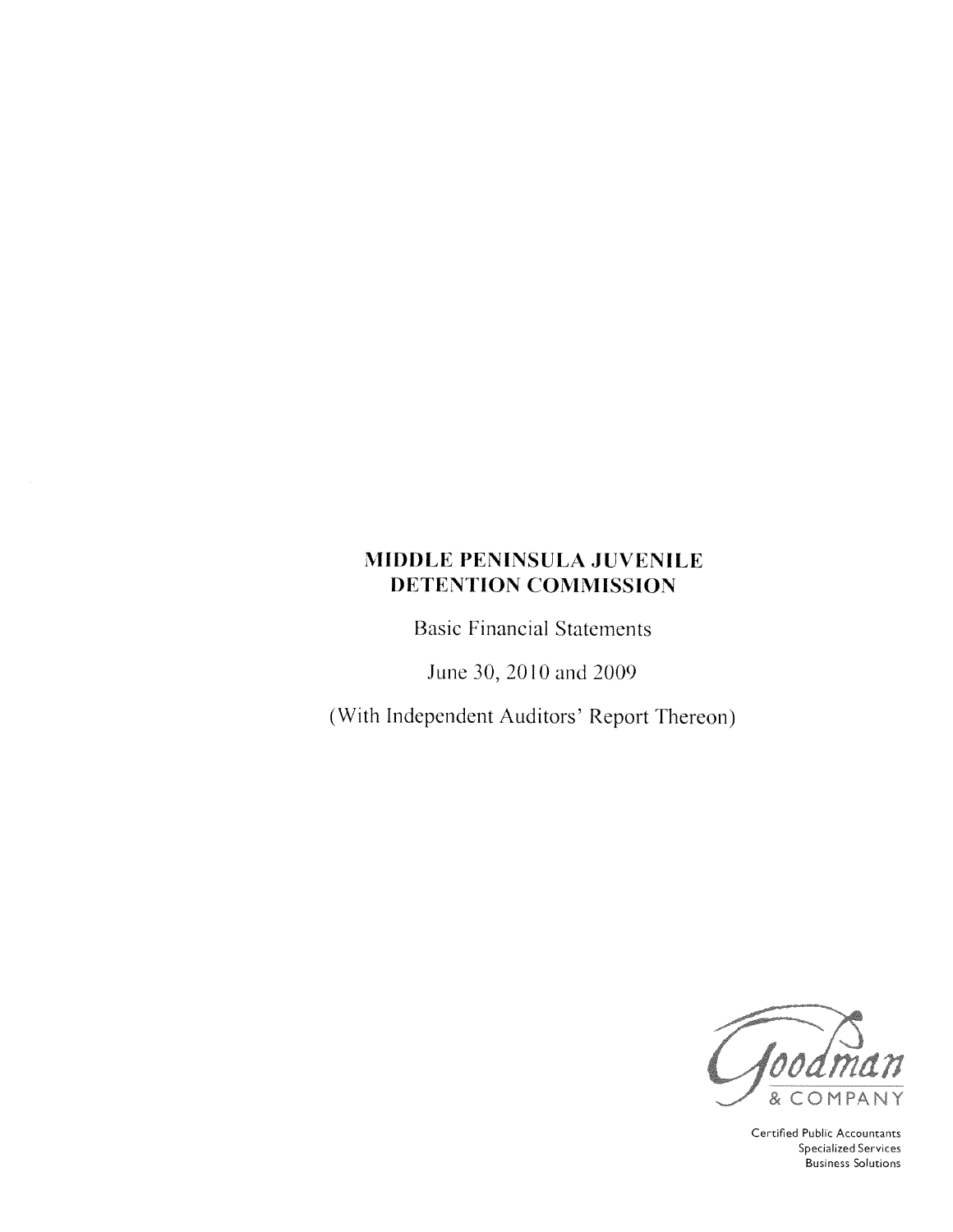# **Table of Contents**

|                                                                                                                                                                                                  | Page      |
|--------------------------------------------------------------------------------------------------------------------------------------------------------------------------------------------------|-----------|
| <b>Independent Auditors' Report</b>                                                                                                                                                              | $1 - 2$   |
| <b>Management's Discussion and Analysis</b>                                                                                                                                                      | $3 - 6$   |
| <b>Basic Financial Statements:</b>                                                                                                                                                               |           |
| <b>Balance Sheets</b>                                                                                                                                                                            |           |
| Statements of Revenues, Expenses and Changes in Net Assets                                                                                                                                       | 8         |
| Statements of Cash Flows                                                                                                                                                                         | $\Omega$  |
| Notes to Financial Statements                                                                                                                                                                    | $10 - 18$ |
| <b>Compliance Section:</b>                                                                                                                                                                       |           |
| Report on Internal Control over Financial Reporting and on Compliance and Other Matters<br>Based on an Audit of Financial Statements Performed in Accordance with Government<br><b>Standards</b> | $19 - 20$ |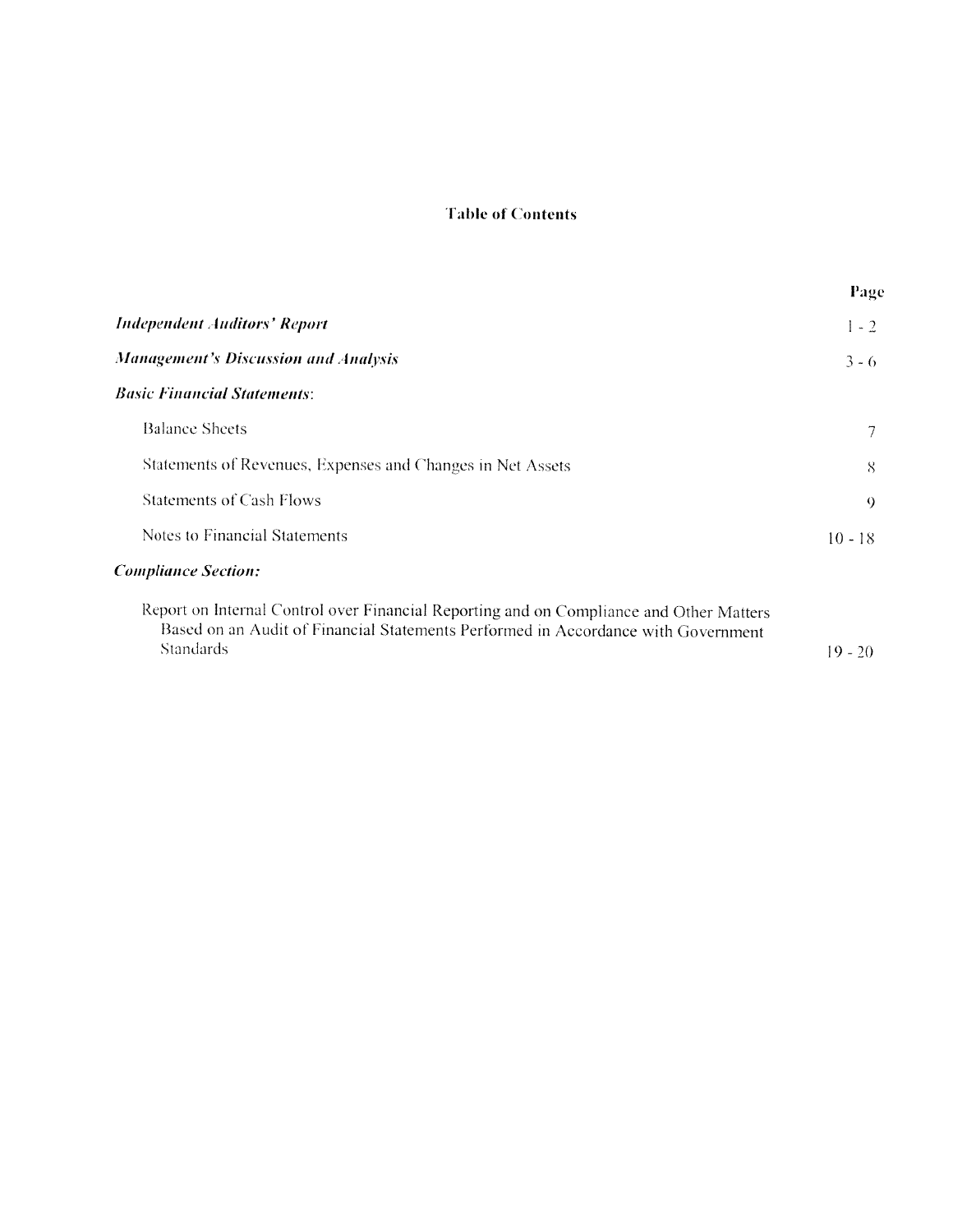

Certified Public Accountants **Specialized Services Business Solutions** 

#### **Independent Auditors' Report**

## Members Middle Peninsula Juvenile Detention Commission

We have audited the accompanying basic financial statements of the *Middle Peninsula Juvenile* **Detention Commission** as of and for the years ended June 30, 2010 and 2009, as listed in the table of contents. These financial statements are the responsibility of the Middle Peninsula Juvenile Detention Commission's management. Our responsibility is to express an opinion on these financial statements based on our audit.

We conducted our audits in accordance with auditing standards generally accepted in the United States of America; the standards applicable to financial audits contained in *Government Auditing Standards*, issued by the Comptroller General of the United States; and Specifications for Audits of Authorities, Boards and Commissions issued by the Auditor of Public Accounts of the Commonwealth of Virginia. Those standards and specifications require that we plan and perform the audits to obtain reasonable assurance about whether the financial statements are free of material misstatement. An audit includes examining, on a test basis, evidence supporting the amounts and disclosures in the financial statements. An audit also includes assessing the accounting principles used and the significant estimates made by management, as well as evaluating the overall financial statement presentation. We believe our audits provide a reasonable basis for our opinion.

In our opinion, the financial statements referred to above present fairly, in all material respects, the financial position of the *Middle Peninsula Juvenile Detention Commission* as of June 30, 2010 and 2009, and the changes in its net assets and its cash flows for the years then ended, in conformity with accounting principles generally accepted in the United States of America.

In accordance with Government Auditing Standards, we have also issued our report dated September 20, 2010, on our consideration of the *Middle Peninsula Juvenile Detention Commission's* internal control over financial reporting and on our tests of its compliance with certain provisions of laws, regulations, contracts, and grant agreements and other matters. The purpose of that report is to describe the scope of our testing of internal control over financial reporting and compliance and the results of that testing, and not to provide an opinion on the internal control over financial reporting or on compliance. That report is an integral part of an audit performed in accordance with Government Auditing Standards and important for assessing the results of our audit.

Accounting principles generally accepted in the United States of America require that the management's discussion and analysis on pages 2-5 be presented to supplement the basic financial statements. Such information, although not a part of the basic financial statements, is required by the Governmental Accounting Standards Board, who considers it to be an essential part of financial reporting for placing the basic financial statements in an appropriate operational, economic, or historical context. We have applied certain limited

> Fountain Plaza One 701 Town Center Drive, Suite 700 Newport News, VA 23606-4295



www.goodmanco.com

ph 757.873.1033 fax 757.873,1106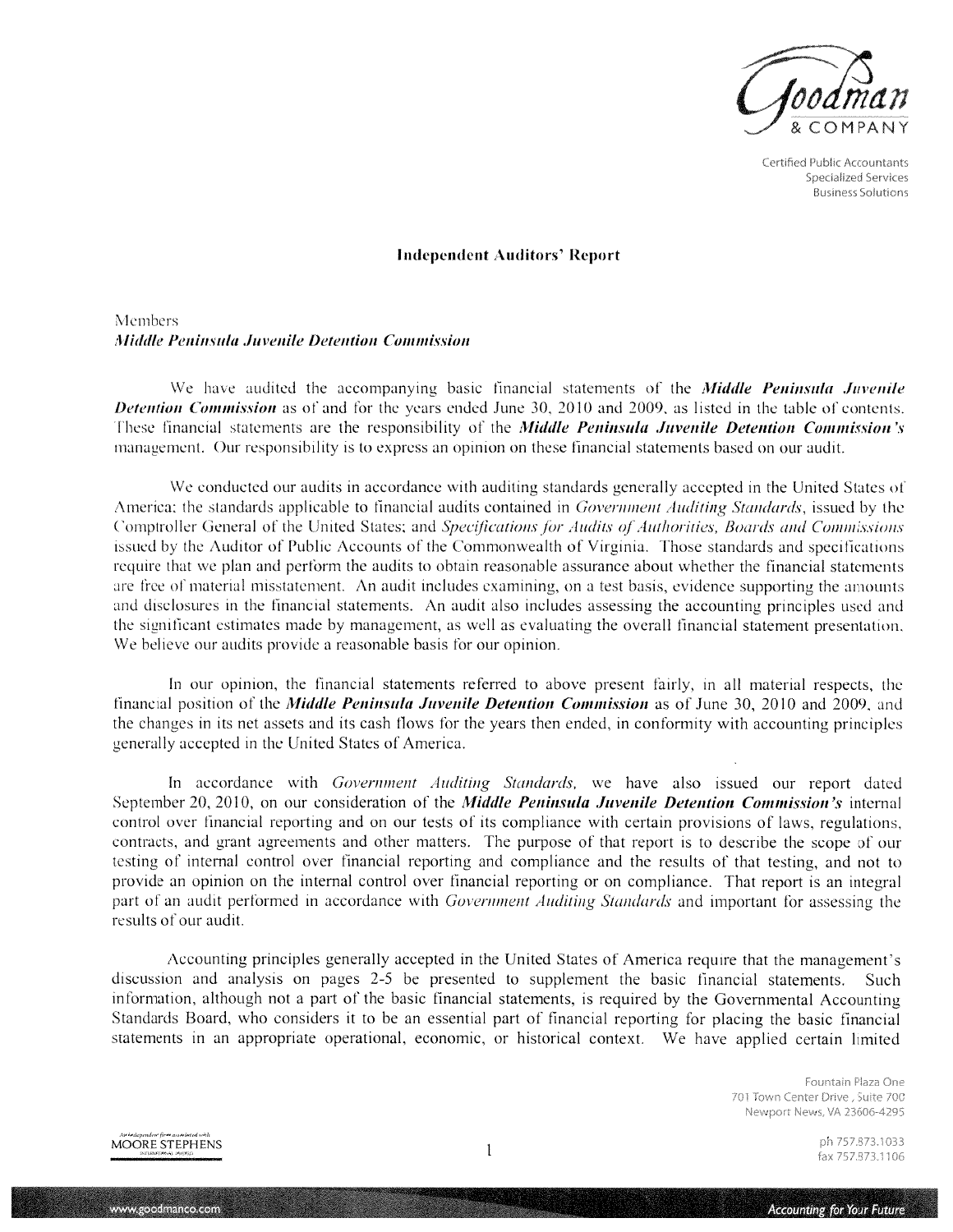procedures to the required supplementary information in accordance with auditing standards generally accepted in the United States of America, which consisted of inquiries of management about the methods of preparing the information and comparing the information of consistency with management's responses to our inquiries, the basic financial statements, and other knowledge we obtained during our audit of the basic financial statements. We do not express an opinion or provide any assurance on the information because the limited procedures do not provide us with sufficient evidence to express an opinion or provide any assurance.

Doodmone & Company, LLP

Newport News, Virginia September 20, 2010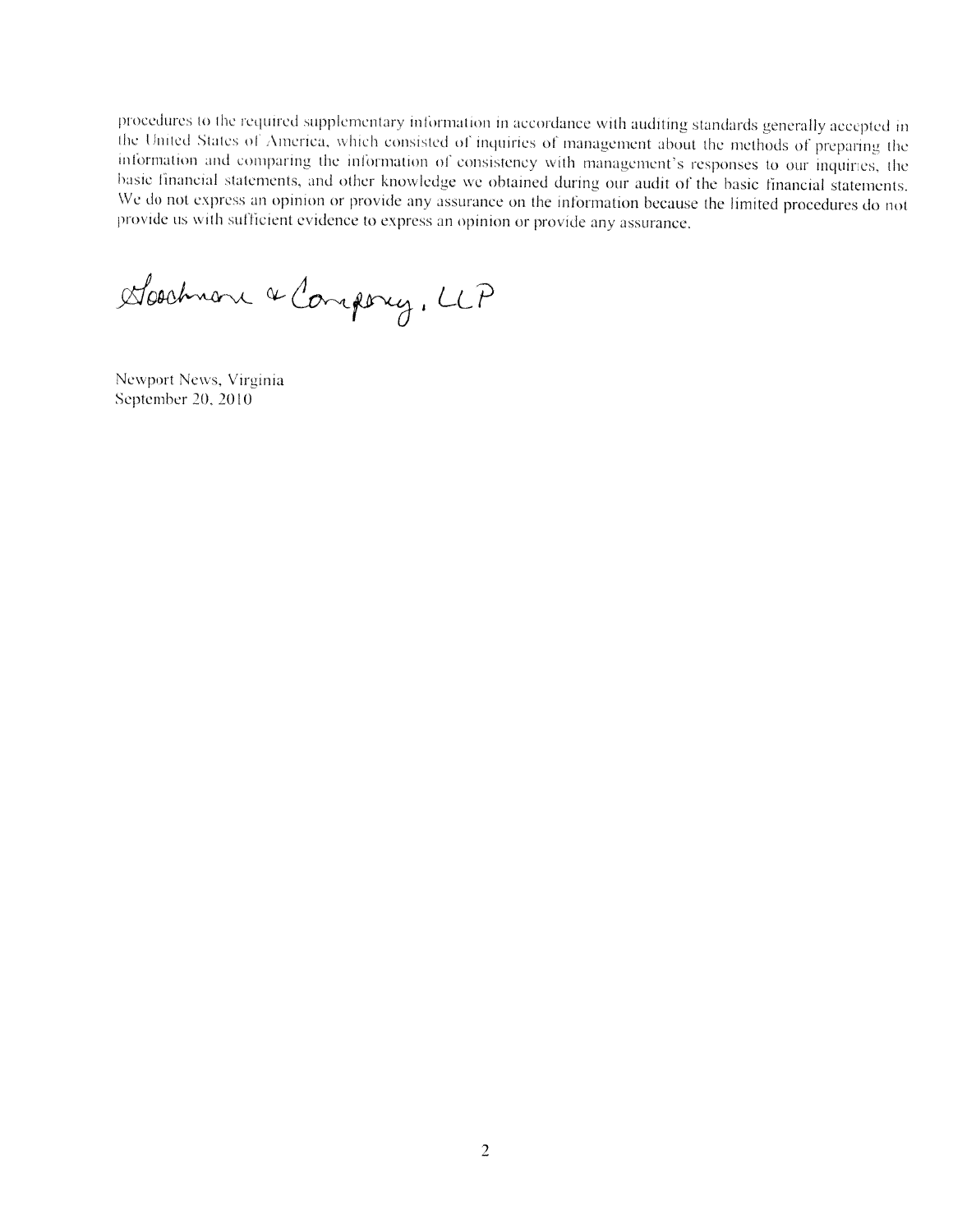Management's Discussion and Analysis

June 30, 2010 and 2009

This section of the Middle Peninsula Juvenile Detention Commission's (the Commission) annual financial report presents our discussion and analysis of the Commission's financial performance during the fiscal years ended June 30, 2010 and 2009.

### Financial Highlights for Fiscal Year 2010 and 2009

• The Commission had a decrease in net assets of \$150,089 and \$142,238 for fiscal years 2010 and 2009, respectively.

#### **Overview of the Financial Statements**

The financial section of this report has two components-Management's Discussion and Analysis (this section) and the basic financial statements. The basic financial statements are comprised of a balance sheet; statement of revenues, expenses and changes in net assets; statement of cash flows; and notes to financial statements. The Commission implemented the provisions of Governmental Accounting Standards Board (GASB) Statement No. 34, Basic Financial Statements-and Management's Discussion and Analysis-for State and Local Governments, during fiscal year 2003, which established new requirements and a new reporting model for the annual financial reports of state and local governments.

The Commission is accounted for under the economic resources measurement focus and the accrual basis of accounting similar to an enterprise fund. Accordingly, revenues are recognized in the period earned and expenses are recognized when they are incurred. Enterprise funds are used to account for the ongoing activities that are financed and operated similar to those often found in the private sector.

#### **Financial Analysis**

The difference between assets and liabilities, net assets, is one way to measure financial health or financial position. Over time, increases and decreases in net assets are one indicator of whether an entity's financial health is improving or deteriorating. However, one would also need to consider other nonfinancial factors, such as changes in economic conditions, population and service area growth, and new or changed legislation.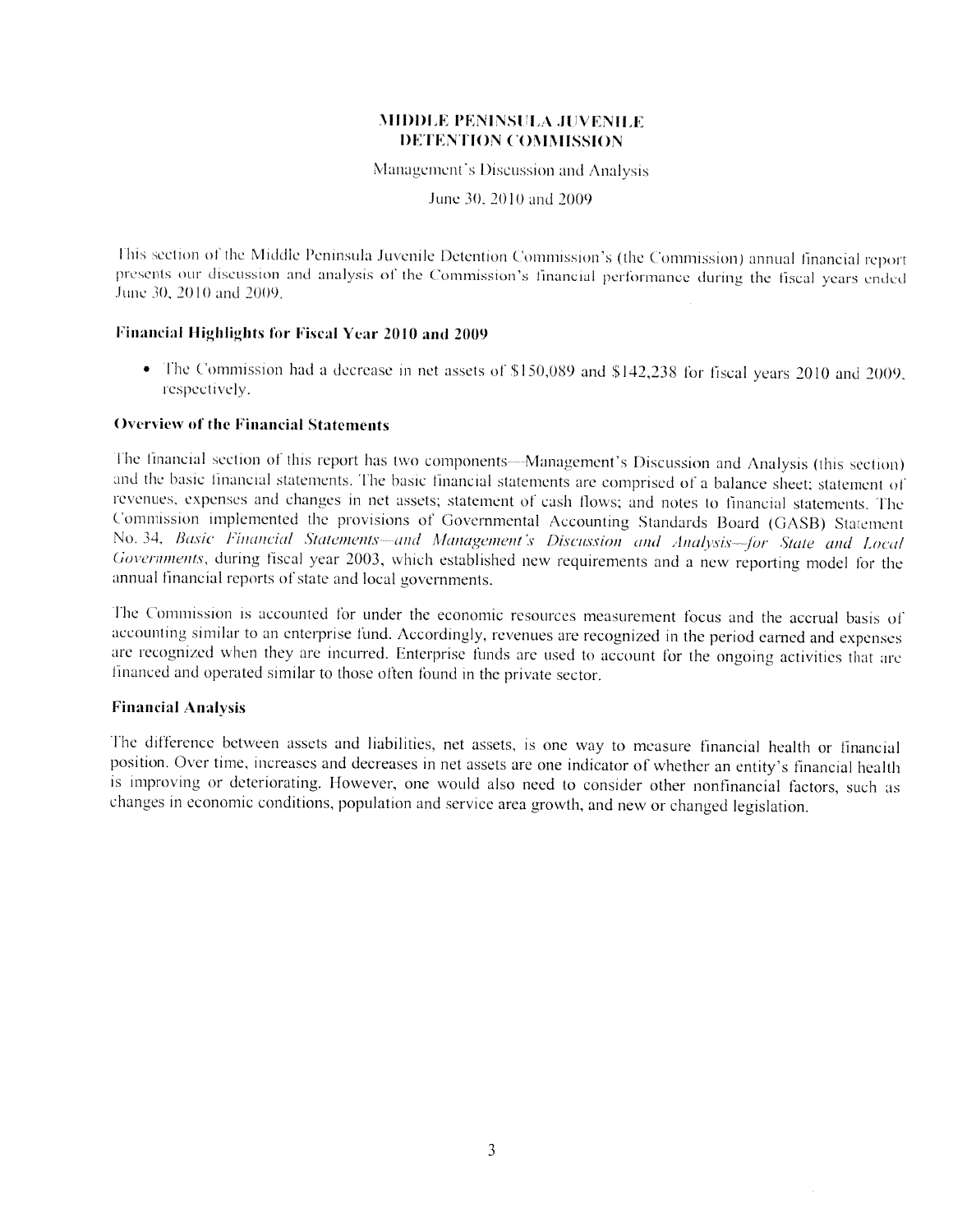Management's Discussion and Analysis

June 30, 2010 and 2009

#### **Balance Sheets**

The following table reflects a summary of the balance sheets:

#### Table 1 **Summary of Balance Sheets** As of June 30, 2010, 2009 and 2008

|                                                 |   | 2010      | 2009      | 2008      |
|-------------------------------------------------|---|-----------|-----------|-----------|
| Current assets                                  | S | 665,893   | 664,215   | 814,651   |
| Capital assets, net                             |   | 4,633,354 | 4,802,170 | 4,840,139 |
| Total assets                                    |   | 5.299.247 | 5,466,385 | 5,654,790 |
| Current liabilities                             | S | 156,382   | 181,431   | 227,598   |
| Noncurrent liabilities                          |   | 8,000     |           |           |
| Total liabilities                               |   | 164,382   | 181,431   | 227,598   |
| Net assets:                                     |   |           |           |           |
| Invested in capital assets, net of related debt |   | 4,633,354 | 4,802,170 | 4,840,139 |
| Unrestricted                                    |   | 501,511   | 482,784   | 587,053   |
| Total net assets                                |   | 5,134,865 | 5,284,954 | 5,427,192 |
| Total liabilities and net assets                |   | 5,299,247 | 5,466,385 | 5.654.790 |

Net assets (assets in excess of liabilities) may serve over time as a useful indicator of a government's financial position. In the case of the Commission, assets exceeded liabilities by \$5,134,865 at June 30, 2010. Current assets consist of cash and short-term investments and accounts receivable. Current liabilities consist of accounts payable, accrued benefits, and deferred revenue.

Total assets decreased by 3.1% from 2009 to 2010. Capital net assets decreased by 3.5% from 2009 to 2010, primarily due to an increase in accumulated depreciation.

Total liabilities decreased by 9.4% from 2009 to 2010, primarily due to a decrease in accounts payable and accrued benefits. Noncurrent liabilities in 2010 consisted of Other Post-Employment Benefits (OPEB). This liability is a result of GASB Statement Number 45, which establishes standards for reporting the liability for nonpension postemployment benefits, in the Commission's case, such liability relates to health care premiums for retirees and the liability associated with allowing retirees to continue to participate in the plan after retirement. Due to a higher decrease in total assets than in total liabilities, total net assets decreased by 2.8% from 2009 to 2010.

Total assets decreased by 3.3% from 2008 to 2009. Current assets decreased by 18.5% from 2008 to 2009. Accounts receivable decreased by 54.4% due to less outstanding revenue from the member jurisdictions. Total liabilities decreased by 20.3% from 2008 to 2009, primarily due to a decrease in accounts payable and deferred revenue.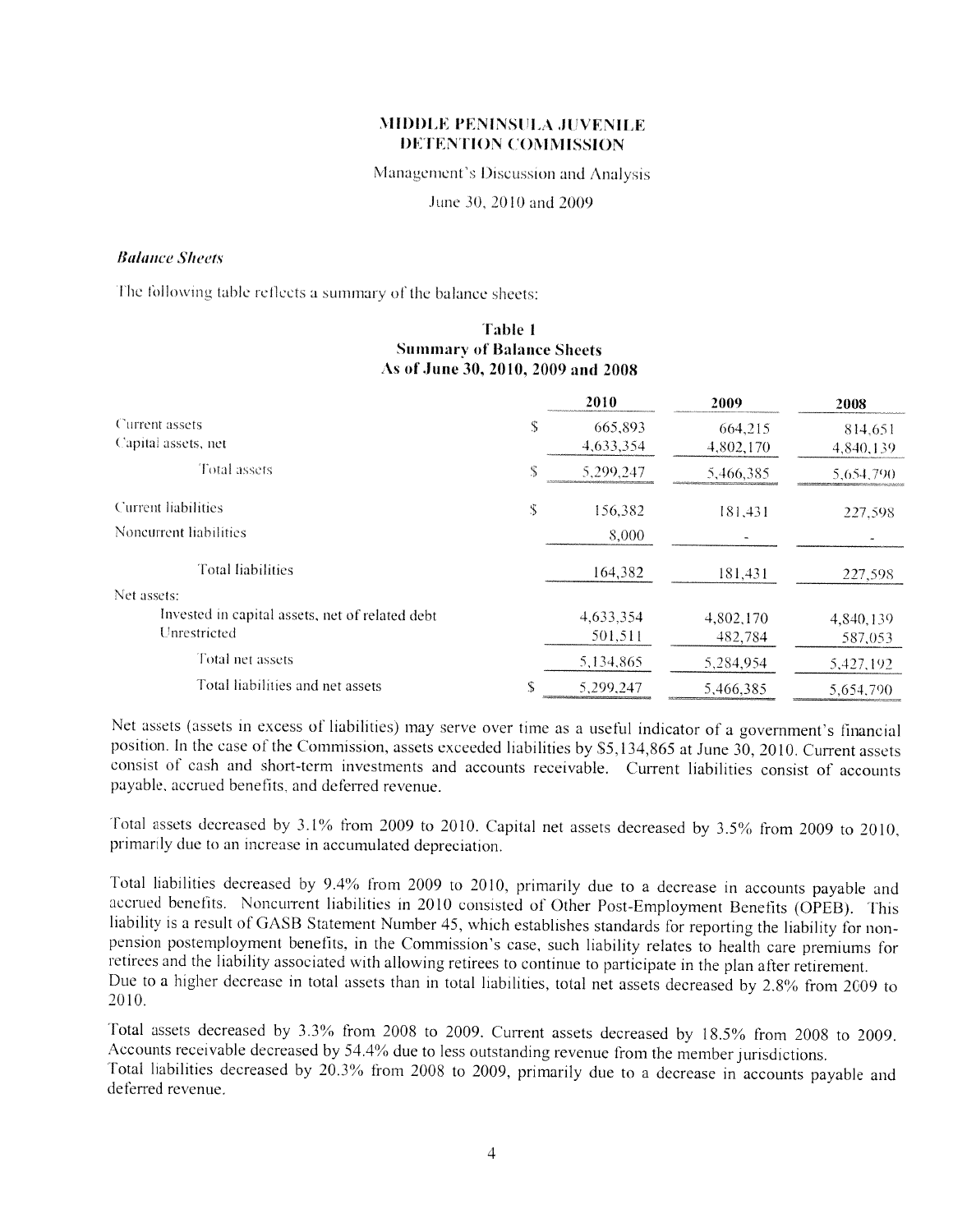Management's Discussion and Analysis

June 30, 2010 and 2009

Due to a higher decrease in total assets than in total liabilities, total net assets decreased by 2.6% from 2008 to 2009.

#### *Statements of Revenues, Expenses and Changes in Net Assets*

The following table reflects the condensed statements of revenues, expenses and changes in net assets:

#### **Table 2 Summary of Revenues, Expenses and Changes in Net Assets For the Fiscal Years Ended June 30, 2010, 2009 and 2008**

|                                              | 2010            | 2009       | 2008      |
|----------------------------------------------|-----------------|------------|-----------|
| Fees from member jurisdiction                | \$<br>1,958,394 | 1,924,164  | 2,421,829 |
| Other operating revenues                     | 1,329,888       | 1,405,873  | 1,423,374 |
| Total operating revenues                     | 3,288,282       | 3,330,037  | 3,845,203 |
| Salaries and wages                           | 1,966,568       | 2,016,618  | 1,961,796 |
| Other expenses                               | 1,284,680       | 1,278,947  | 1,268,265 |
| Total operating expenses before depreciation | 3,251,248       | 3,295,565  | 3,230,061 |
| Operating income before depreciation         | 37,034          | 34,472     | 615,142   |
| Depreciation                                 | 189,660         | 184,002    | 192,556   |
| Operating income (loss)                      | (152, 626)      | (149, 530) | 422,586   |
| Net non-operating revenues                   | 2,537           | 7,292      | 14,263    |
| Changes in net assets                        | (150,089)       | (142, 238) | 436,849   |
| Net assets, beginning of year                | 5,284,954       | 5,427,192  | 4,990,343 |
| Net assets, end of year                      | \$<br>5,134,865 | 5,284,954  | 5,427,192 |

Total net assets decreased by \$150,089 for the fiscal year ended June 30, 2010. The primary source of revenue the Commission receives is fees from member jurisdictions for which they serve, which equaled \$1,958,394 in fiscal year 2010. Included in other operating revenues are monies from the Commonwealth of Virginia that totaled \$1,218,168 during 2010, as well as federal grant awards in the amount of \$74,627 during 2010.

Salaries and wages account for 60.5% of the Commission's total operating expenses (excluding depreciation), during 2010 while employee benefits, expenses on behalf of the juveniles, and utilities make up the majority of other expenses. During fiscal year 2010, \$51,735 was paid as part of the state budget cuts, and is listed as Aid to Commonwealth in the enclosed statements. Salaries and wages decreased from 2009 to 2010 by 2.5%, primarily due to the Director of the Commission position vacancy for half of fiscal year 2010.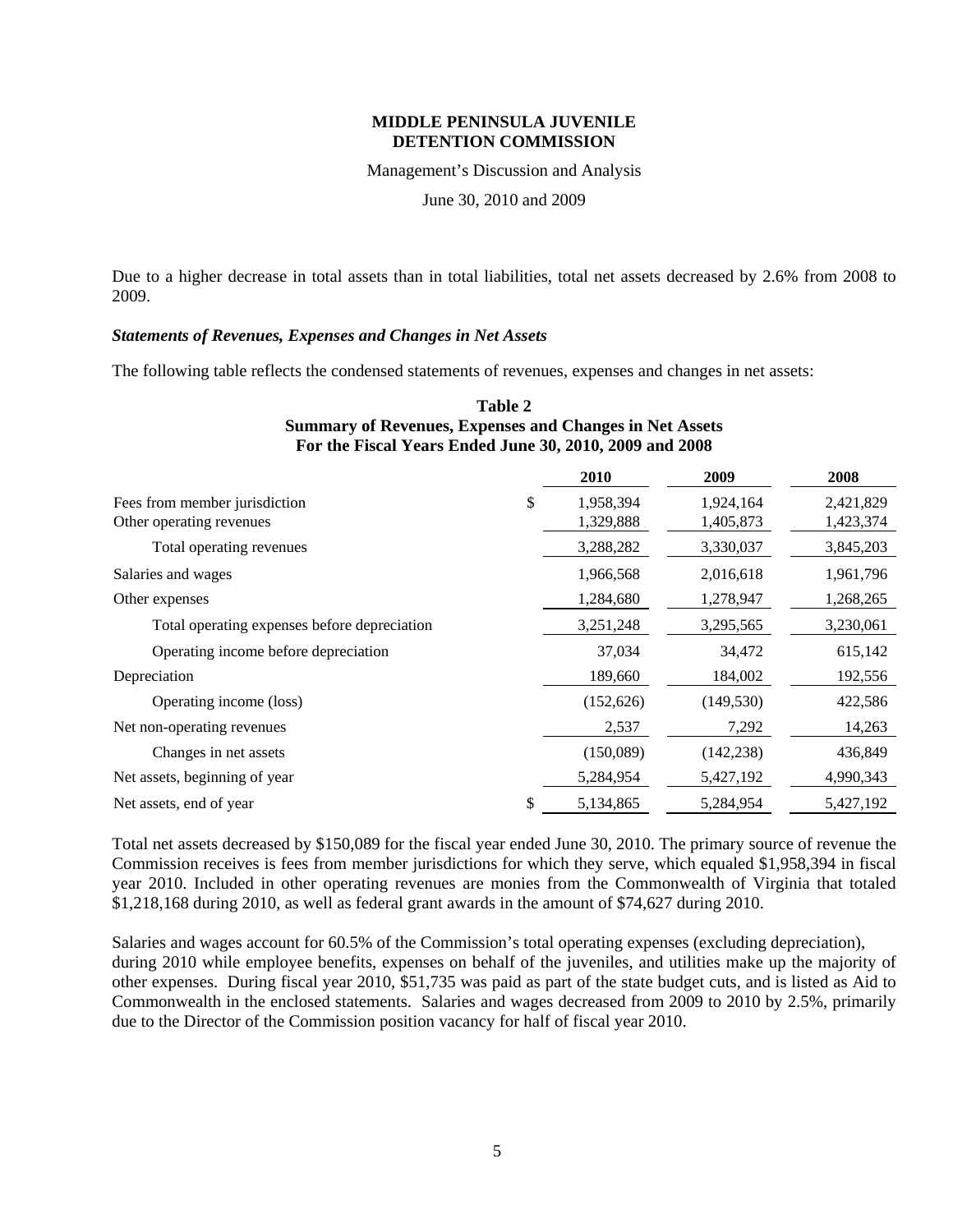Management's Discussion and Analysis

June 30, 2010 and 2009

Net nonoperating revenues are comprised of the interest earned on the Commission's short-term investments. From 2009 to 2010, the net nonoperating revenues decreased by \$4,755. This decrease resulted from a decrease in interest revenue due to lower investment rates compared to 2009.

Total net assets decreased by \$142,238 for the fiscal year ended June 30, 2009. The primary source of revenue the Commission receives is fees from member jurisdictions for which they serve, which equaled \$1,924,164 in fiscal year 2009. These fees decreased by \$497,665 from 2008 due to the Commission operating at a lower capacity, and a reduction in the members per diem rates. Included in other operating revenues are monies from the Commonwealth of Virginia that totaled \$1,279,524, as well as federal grant awards in the amount of \$67,162. Salaries and wages account for 61.2% of the Commission's total operating expenses (excluding depreciation), while employee benefits, expenses on behalf of the juveniles, and utilities make up the majority of other expenses. During fiscal year 2009, \$52,421 was paid as part of the state budget cuts, and is listed as Aid to Commonwealth in the enclosed statements. Salaries and wages increased from 2008 to 2009 by 2.8%, primarily due to yearly merit raises given to staff.

Net nonoperating revenues are comprised of the interest earned on the Commission's short-term investments. From 2008 to 2009, the net nonoperating revenues decreased by \$6,971. This decrease resulted from a decrease in interest revenue due to lower investment rates compared to 2008.

### **Capital Assets**

At the end of fiscal years 2010 and 2009, the Commission's net capital assets totaled \$4,633,354 and \$4,802,170, respectively. Included in those assets are land, building, machinery and equipment, and improvements other than building.

#### **Debt Administration**

The Commission obtained a \$4,000,000 debt obligation with a financial institution during 1999 in order to repay a previously outstanding \$6,800,000 line of credit. The line of credit was used to fund the acquisition, construction, and equipping of the juvenile detention center facility. As of June 30, 2007, the total balance of the debt obligation outstanding debt was \$551,438. This balance was paid in full during the year ended June 30, 2008.

## **Contacting the Commission's Financial Management**

This financial report is designed to provide our citizens, taxpayers, customers, investors, and creditors with a general overview of the Commission's finances and to demonstrate the Commission's accountability for the money it receives. Questions concerning this report or requests for additional information should be directed to the James City County Department of Financial and Management Services, 101-F Mounts Bay Road, P.O. Box 8784, Williamsburg, Virginia 23187-8784.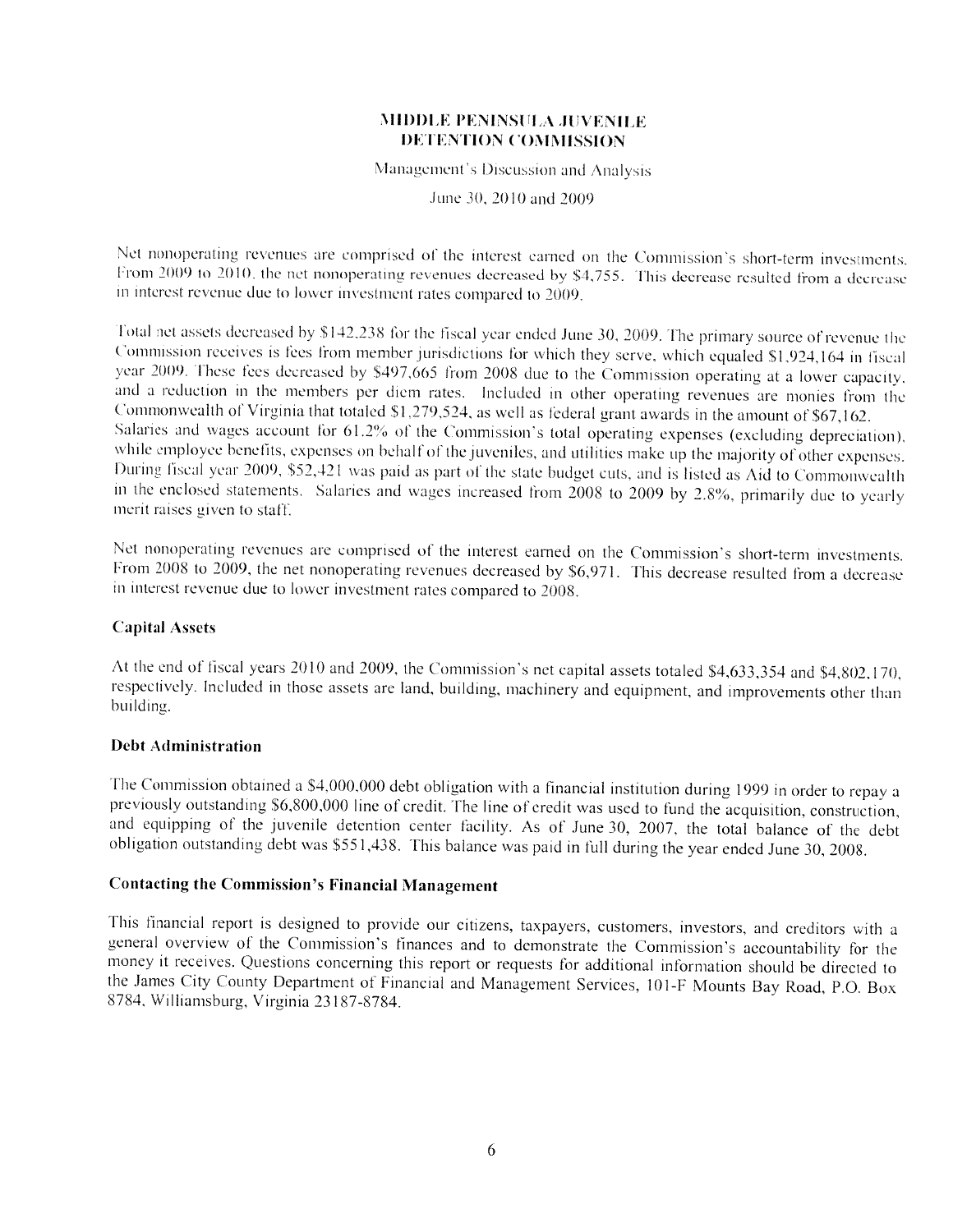#### **Balance Sheets**

# June 30, 2010 and 2009

|                                                                                                            | 2010                                       | 2009                                       |
|------------------------------------------------------------------------------------------------------------|--------------------------------------------|--------------------------------------------|
|                                                                                                            |                                            |                                            |
| <b>Assets</b>                                                                                              |                                            |                                            |
| <b>Current</b> assets<br>Cash and short-term investments (note 2)<br>Accounts receivable                   | \$<br>582,223<br>83,670                    | 583,721<br>80,494                          |
| Total current assets                                                                                       | 665,893                                    | 664,215                                    |
| Capital assets (note 3)<br>Land<br>Building<br>Machinery and equipment<br>Improvements other than building | 118,354<br>6,169,996<br>514,664<br>117,107 | 118,354<br>6,169,996<br>496,365<br>117,107 |
| <b>Total capital assets</b><br>Less accumulated depreciation                                               | 6,920,121<br>2,286,767                     | 6,901,822<br>2,099,652                     |
| Net capital assets                                                                                         | 4,633,354                                  | 4,802,170                                  |
| <b>Total</b> assets                                                                                        | \$<br>5,299,247                            | 5,466,385                                  |
| <b>Liabilities and Net Assets</b>                                                                          |                                            |                                            |
| <b>Current liabilities</b><br>Accounts payable<br>Accrued benefits<br>Deferred revenue                     | \$<br>20,603<br>97,813<br>37,966           | 37,327<br>112,820<br>31,284                |
| Total current liabilities                                                                                  | 156,382                                    | 181,431                                    |
| <b>Noncurrent liabilities</b><br>OPEB liability (note 6)                                                   | 8,000                                      |                                            |
| <b>Total liabilities</b>                                                                                   | 164,382                                    | 181,431                                    |
| Net assets<br>Invested in capital assets, net of related debt<br>Unrestricted                              | 4,633,354<br>501,511                       | 4,802,170<br>482,784                       |
| Total net assets                                                                                           | 5,134,865                                  | 5,284,954                                  |
| Total liabilities and net assets                                                                           | \$<br>5,299,247                            | 5,466,385                                  |

See accompanying notes to financial statements.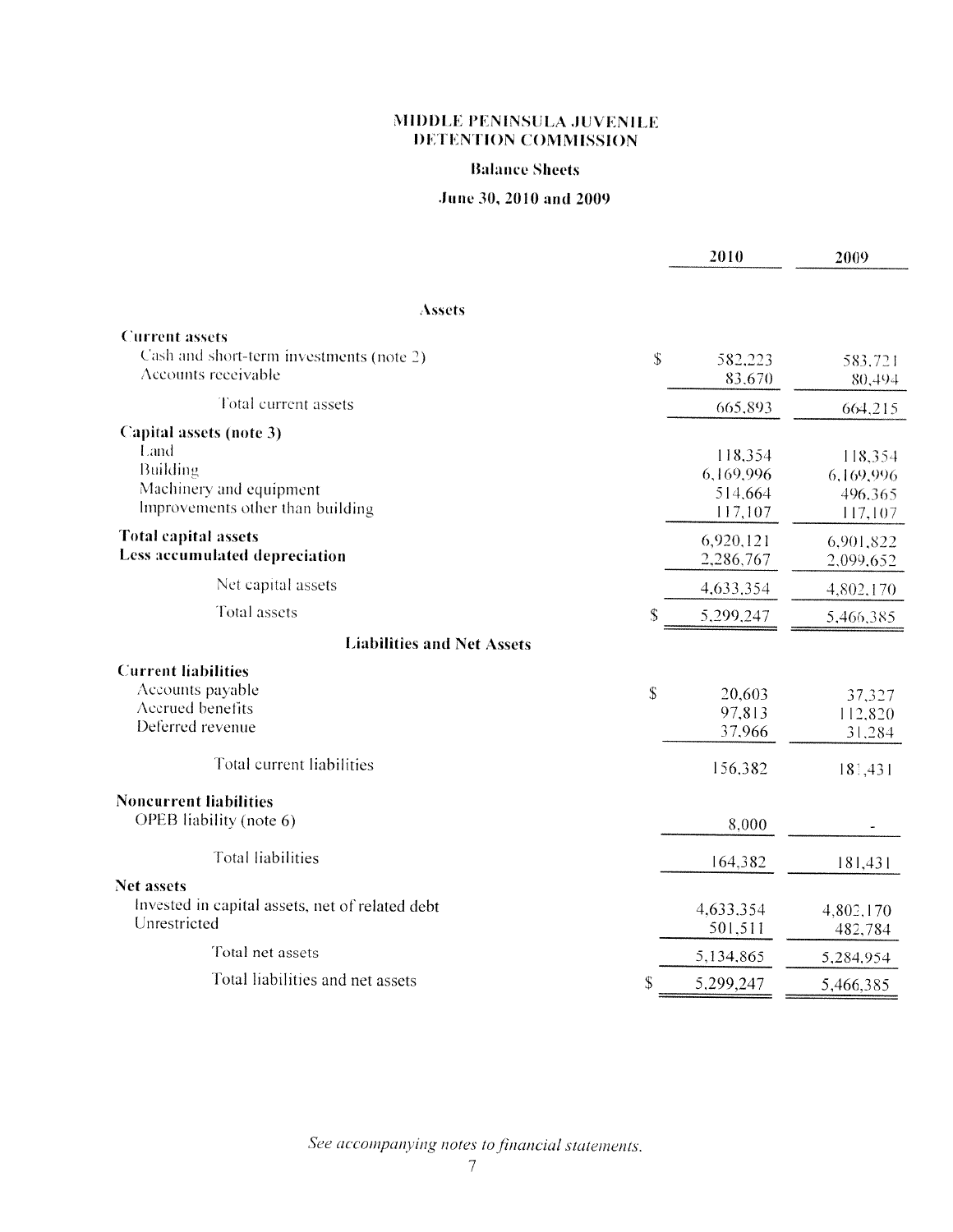# **Statements of Revenues, Expenses and Changes in Net Assets**

# Years ended June 30, 2010 and 2009

|                                                 | 2010       | 2009       |
|-------------------------------------------------|------------|------------|
| <b>Operating revenues</b>                       |            |            |
| Fees from member jurisdictions<br>$\mathcal{S}$ | 1,958,394  | 1,924,164  |
| Commonwealth of Virginia                        | 1,218,168  | 1,279,524  |
| Federal grants                                  | 74,627     | 67,162     |
| Fees from nonmember jurisdictions               | 17,157     | 21,780     |
| Other                                           | 19,936     | 37,407     |
| Total operating revenues                        | 3,288,282  | 3,330,037  |
| <b>Operating expenses</b>                       |            |            |
| Salaries and wages                              | 1,966,568  | 2,016,618  |
| Employee benefits                               | 726,857    | 711,306    |
| Aid to Commonwealth                             | 51,735     | 52,421     |
| Grants                                          | 60,087     | 69,662     |
| Utilities                                       | 106, 142   | 114,937    |
| Supplies                                        | 104,442    | 106,192    |
| Service contracts (note 4)                      | 95,553     | 88,122     |
| Miscellaneous                                   | 44,099     | 36,735     |
| Professional services                           | 35,210     | 34,751     |
| Purchase of bedspace                            | 31,565     | 12,692     |
| Minor equipment purchases                       | 9,755      | 31,810     |
| Insurance                                       | 14,373     | 16,022     |
| Training                                        | 4,862      | 4,297      |
| Total operating expenses before depreciation    | 3,251,248  | 3,295,565  |
| Operating income before depreciation            | 37,034     | 34,472     |
| Depreciation                                    | 189,660    | 184,002    |
| Operating loss                                  | (152, 626) | (149, 530) |
| <b>Nonoperating revenues</b>                    |            |            |
| Interest revenue                                | 2,537      | 7,292      |
| Change in net assets                            | (150,089)  | (142, 238) |
| Net assets at beginning of year                 | 5,284,954  | 5,427,192  |
| Net assets at end of year<br>\$                 | 5,134,865  | 5,284,954  |

See accompanying notes to financial statements.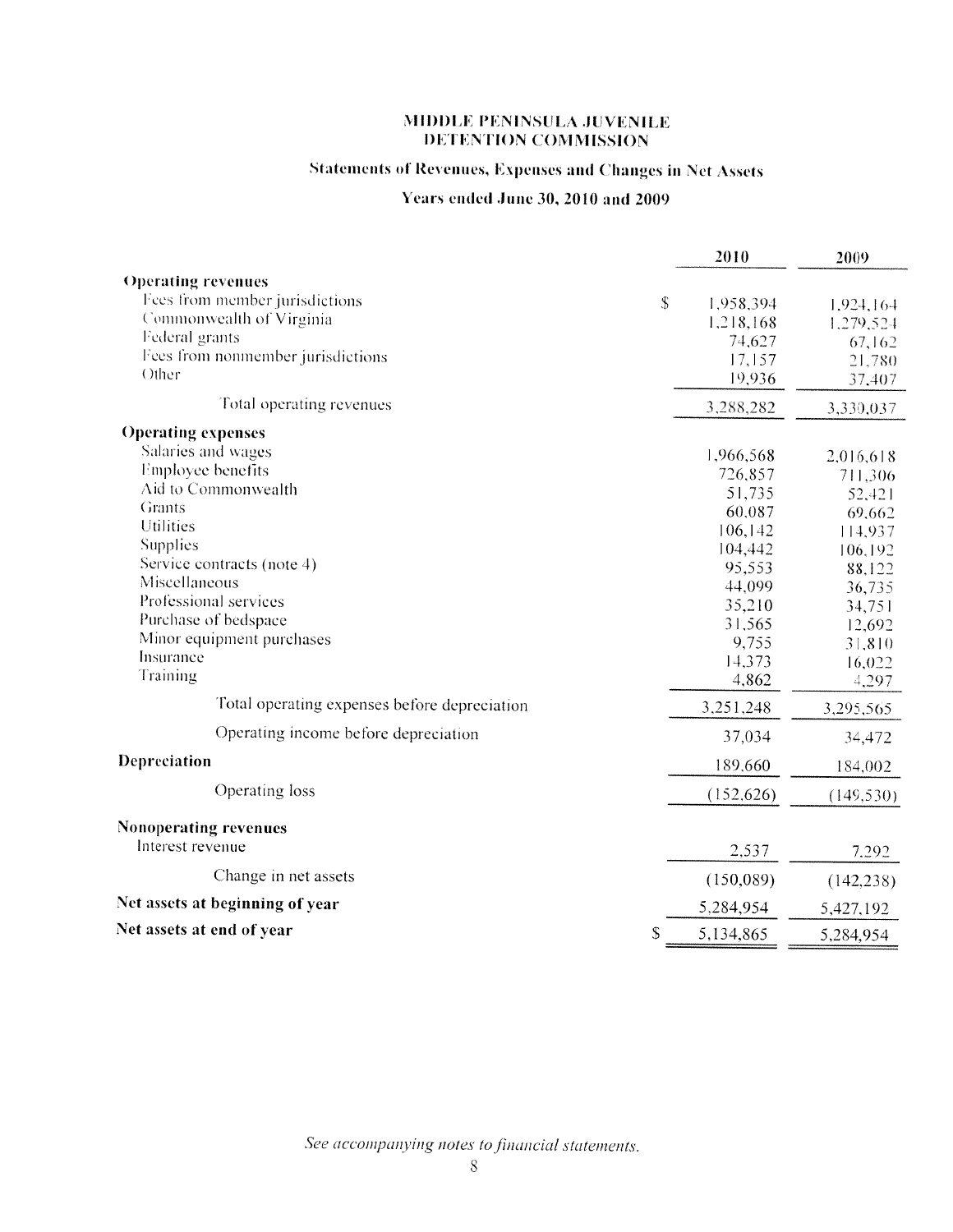#### **Statements of Cash Flows**

## Years ended June 30, 2010 and 2009

|                                                                                                                                                                          |    | 2010                                               | 2009                                       |
|--------------------------------------------------------------------------------------------------------------------------------------------------------------------------|----|----------------------------------------------------|--------------------------------------------|
| Cash flows provided by operating activities<br>Cash received from customers<br>Cash payments to suppliers for goods and services<br>Cash payments for personnel services | \$ | 3,291,787<br>(574, 547)<br>(2,700,432)             | 3,402,051<br>(584,708)<br>(2,733,058)      |
| Net cash provided by operating activities                                                                                                                                |    | 16,808                                             | 84,285                                     |
| Cash flows used in capital and related financing activities -<br>Acquisition and construction of capital assets                                                          |    | (20, 843)                                          | (146, 033)                                 |
| Cash flows provided by investment activities - interest received                                                                                                         |    | 2,537                                              | 7.292                                      |
| Decrease in cash and short-term investments                                                                                                                              |    | (1, 498)                                           | (54.456)                                   |
| Cash and short-term investments at beginning of year                                                                                                                     |    | 583,721                                            | 638,177                                    |
| Cash and short-term investments at end of year                                                                                                                           | \$ | 582,223                                            | 583,721                                    |
| Reconciliation of operating income to net cash provided by<br>operating activities:                                                                                      |    |                                                    |                                            |
| Operating loss                                                                                                                                                           | \$ | (152, 626)                                         | (149, 530)                                 |
| Adjustments to reconcile operating income to cash provided by<br>operating activities:<br>Depreciation expense<br>Changes in operating assets and liabilities:           |    | 189,660                                            | 184,002                                    |
| Accounts receivable<br>Accounts payable<br>Accrued benefits<br>Deferred revenue<br><b>OPEB</b> liability                                                                 |    | (3,177)<br>(16, 724)<br>(15,007)<br>6,682<br>8,000 | 95,980<br>(17,067)<br>(5, 134)<br>(23,966) |
| <b>Total adjustments</b>                                                                                                                                                 |    | 169,434                                            | 233,815                                    |
| Net cash provided by operating activities                                                                                                                                | S  | 16,808                                             | 84,285                                     |
|                                                                                                                                                                          |    |                                                    |                                            |

See accompanying notes to financial statements.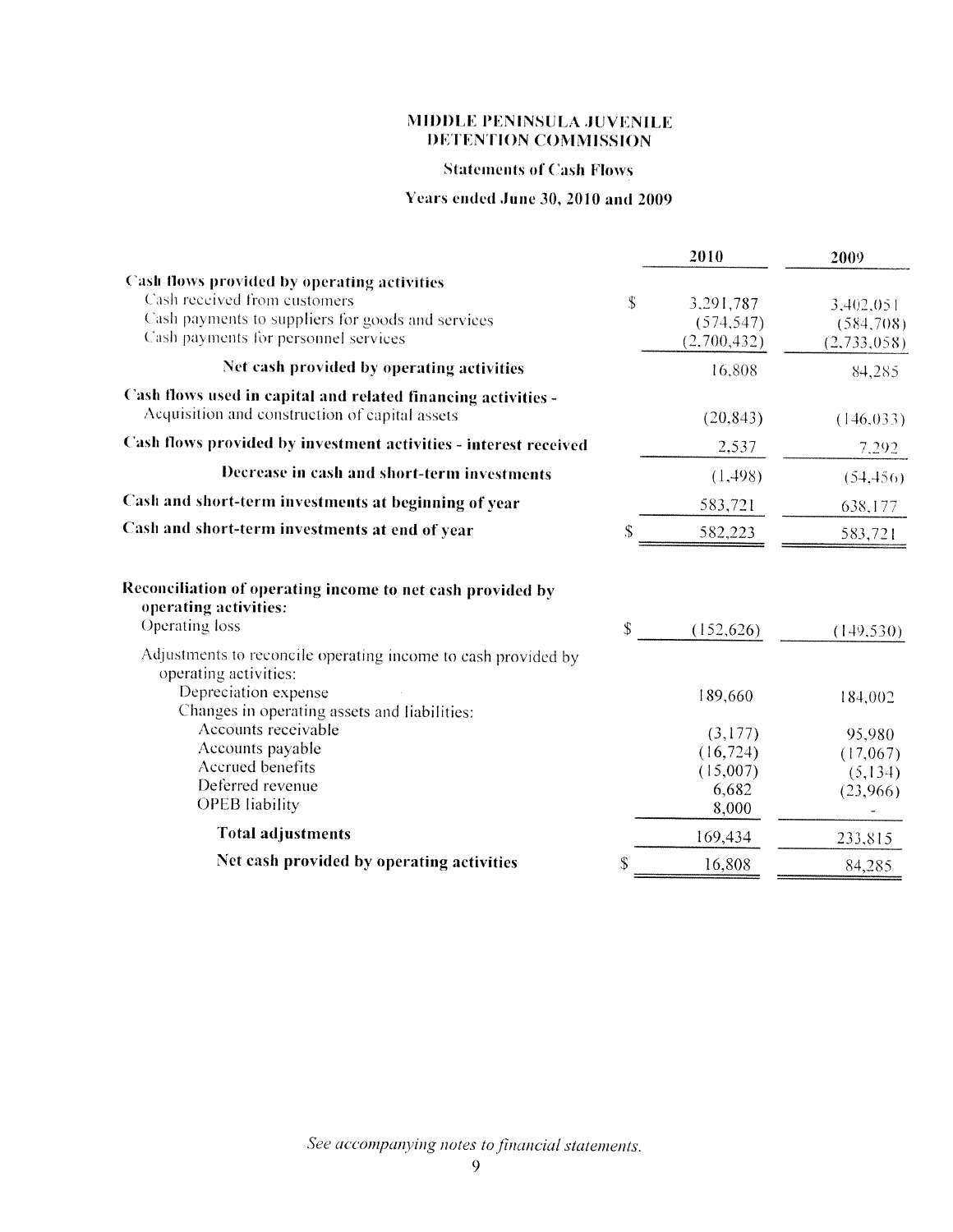Notes to Financial Statements

June 30, 2010 and 2009

#### $(1)$ **Organization and Summary of Significant Accounting Policies**

The Middle Peninsula Juvenile Detention Commission (Commission) was created as a political subdivision of the Commonwealth of Virginia by resolutions adopted in 1993. Member jurisdictions are as follows: Caroline County, Charles City County, Essex County, Gloucester County, Hanover County, James City County, King and Queen County, King William County, Lancaster County, Mathews County, Middlesex County, New Kent County, Northumberland County, City of Poquoson, Richmond County, Westmoreland County, City of Williamsburg, and York County.

The general purpose of the Commission is to maintain and operate a detention center facility for youths. A 32-bed facility was completed and placed into operation in December 1997. An additional 16-bed facility was placed into operation in July 1998.

The Commission is a legally separate organization, and the member jurisdictions cannot impose their will on the Commission. There is no potential financial benefit or burden in the relationship. Accordingly, the Commission is not considered a component unit of any other entity. James City County (County) is the fiscal agent for the Commission.

### **Basis of Accounting and Presentation**

The Commission utilizes the economic resources measurement focus and the accrual basis of accounting similar to an enterprise fund. Accordingly, revenues are recognized in the period earned and expenses are recognized when they are incurred. Enterprise funds are used to account for activities that are financed and operated similar to those often found in the private sector. Enterprise funds distinguish operating revenues and expenses from nonoperating items. Operating revenues and expenses generally result from the Commission's ongoing operations. Operating revenues include fees from member and nonmember jurisdictions, and intergovernmental revenues. Operating expenses include salaries and wages, employee benefits, and administrative expenses. All revenues and expenses not meeting these definitions are reported as nonoperating revenues and expenses.

In accordance with Governmental Accounting Standards Board (GASB) Statement No. 20, Accounting and Financial Reporting for Proprietary Funds and Other Governmental Entities that Use Proprietary Fund Accounting, proprietary funds follow all applicable GASB pronouncements, as well as those Financial Accounting Standards Board (FASB) pronouncements and predecessor Accounting Principles Board (APB) Opinions and Accounting Research Bulletins issued on or before November 30, 1989. Under paragraph 7 of GASB Statement No. 20, the Commission has elected not to apply FASB pronouncements issued after November 30, 1989.

In June 1999, GASB issued Statement No. 34, Basic Financial Statements-and Management's Discussion and Analysis - for State and Local Governments. GASB Statement No. 34 established new requirements and a new reporting model for the annual financial reports of state and local governments. GASB Statement No. 34 requires that financial statements be accompanied by a narrative introduction and an analytical overview of the government's financial activities in the form of "management's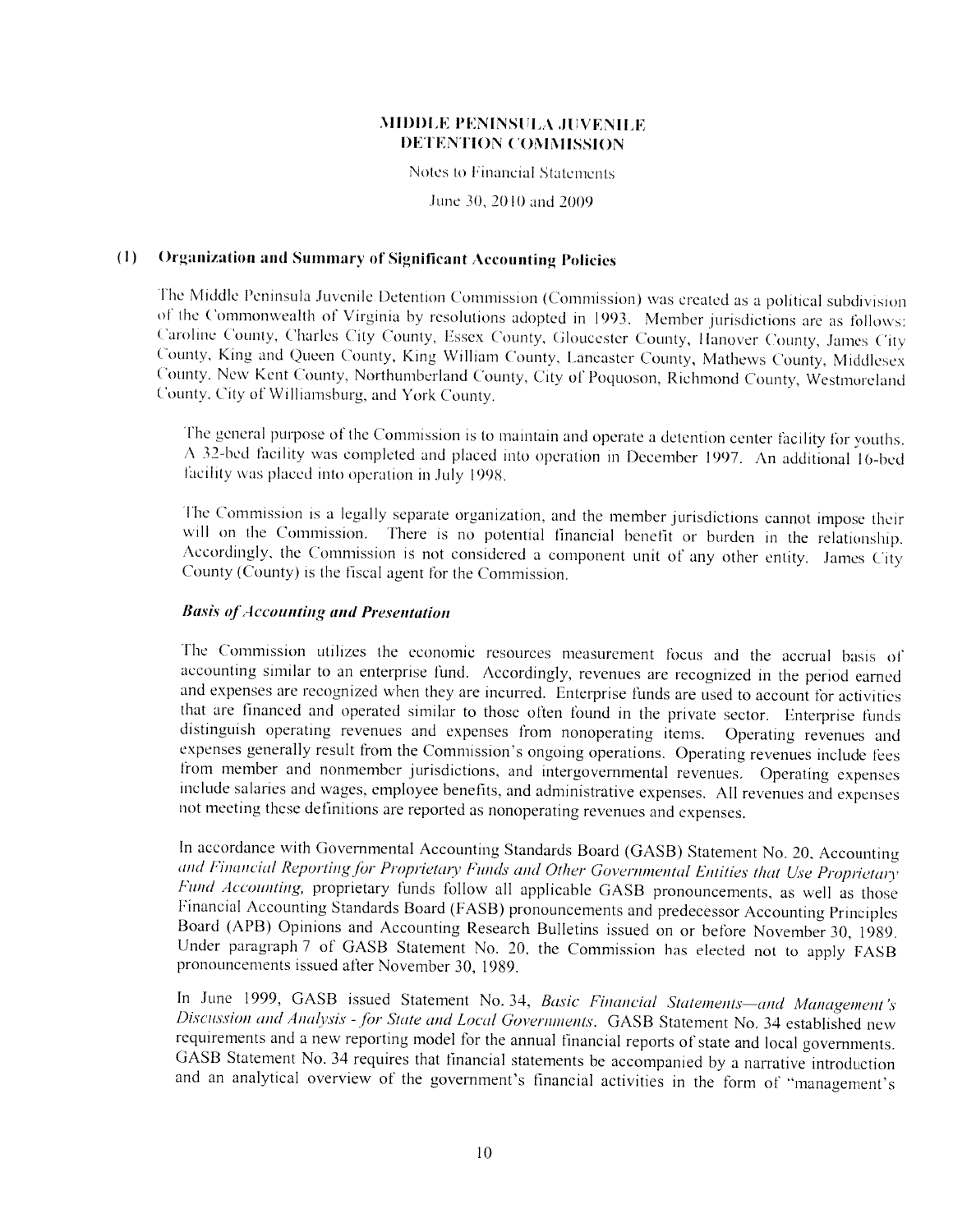Notes to Financial Statements

June 30, 2010 and 2009.

discussion and analysis." This analysis is comparable to analysis the private sector provides in their annual reports and is considered required supplementary information. For enterprise funds, GASB Statement No. 34 also requires that the statement of cash flows be prepared using the direct method and the categories of net assets be changed. The net assets of a government are broken into three categories: 1) invested in capital assets, net of related debt; 2) restricted; and 3) unrestricted. Effective July 1, 2002, the Commission implemented the provisions of GASB Statement No. 34. Total equity of the Commission did not change as a result of this adoption.

Effective July 1, 2004, the Commission adopted the provisions of GASB Statement No. 40, Deposit and Investment Risk Disclosures. This statement modifies, establishes, and rescinds certain financial statement disclosure requirements. Accordingly, certain footnote disclosures have been revised to conform to the provisions of GASB Statement No. 40.

#### (a) Capital Assets

The Commission's policy is to capitalize capital assets with a cost or donated basis of one thousand dollars (\$1,000) or greater. Capital outlays are capitalized at historical cost and contributed capital assets are recorded as capital assets at the estimated fair value at the time received. The costs of major improvements are capitalized while the cost of maintenance and repairs, which do not improve or extend the life of an asset, are expensed. The Commission provides for depreciation of capital assets using the straight-line method at amounts estimated to amortize the cost or basis of the assets over their estimated useful lives. Useful lives for the Commission's depreciable assets are as follows:

| Building                         | 40 years       |
|----------------------------------|----------------|
| Improvements other than building | 30 years       |
| Machinery and equipment          | $3 - 10$ years |

When capital assets are sold or retired, the related asset and accumulated depreciation are removed from the accounts and any gain or loss is included in nonoperating revenues (expenses).

#### (b) Fees Revenue

Fees from member jurisdictions consist of charges billed for the per diem cost of bed space per youth. The per diem cost is calculated by dividing the total local cost, as defined, for the year by the estimated number of youth care days in that year. The total local cost is calculated by estimating the total cost included in the operating budget less estimated revenues from other sources. Accounts receivable reflected in the accompanying balance sheets are primarily comprised of such fees billed to member jurisdictions and management believes they are fully collectible. Therefore, no provision for doubtful accounts has been recorded.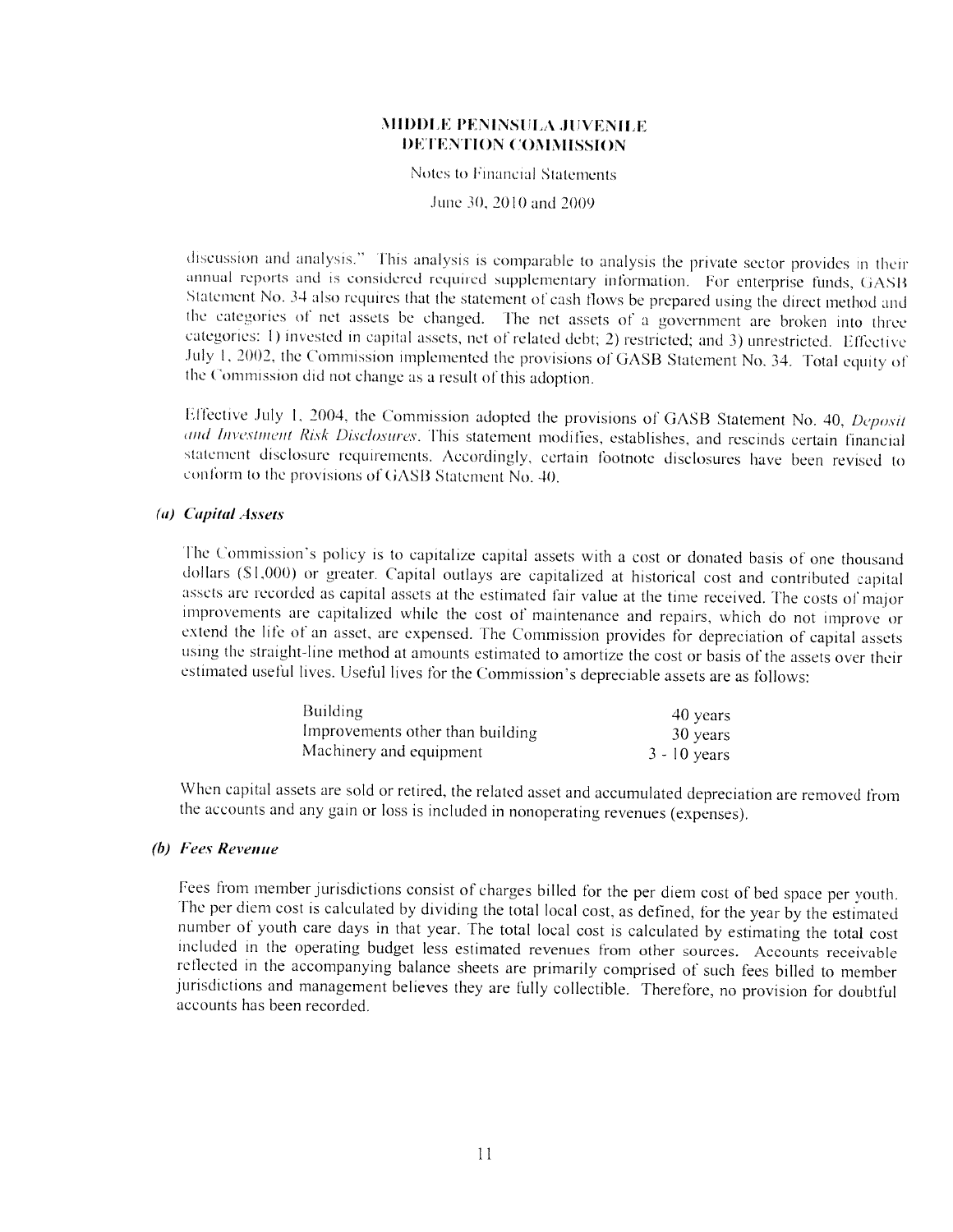Notes to Financial Statements

June 30, 2010 and 2009

#### (c) Estimates

The preparation of financial statements in conformity with accounting principles generally accepted in the United States of America requires management to make estimates and assumptions that affect the reported amounts of assets and liabilities and the disclosure of contingent assets and liabilities at the date of the financial statements. Such estimates and assumptions also affect the reported amounts of revenues and expenses during the reporting period. Actual results could differ from those estimates and assumptions.

#### (d) New Accounting Principles

Effective July 1, 2009, the Commission adopted the provisions of GASB Statement Number 45. Accounting and Financial Reporting by Employers for Postemployment Benefits Other Than Pensions. This statement establishes standards for reporting the liability for nonpension postemployment benefits, chiefly the health care premiums for retirees.

#### (e) Subsequent Events

In preparing these financial statements, the Commission has evaluated events and transactions for potential recognition or disclosure through September 20, 2010, the date the financials were available to be issued.

#### $(2)$ **Cash and Short-Term Investments**

#### $(a)$  Cash

The carrying values of the Commission's deposits with banks were \$550,966 and \$552,557 at June 30, 2010 and 2009, respectively. The bank balances, which may differ from the carrying value of deposits due primarily to outstanding checks and deposits in transit, were fully covered by the Federal Deposit Insurance Corporation (FDIC) or collateralized in accordance with the Virginia Security for Public Deposits Act (Act). Under the Act, banks holding public deposits in excess of the amounts insured by FDIC must pledge collateral in the amount of 50% of the excess deposits to a collateral pool in the name of the State Treasury Board. Savings and loan institutions are required to collateralize 100% of deposits in excess of FDIC limits. If any member financial institution fails, the entire collateral becomes available to satisfy claims of the Commission. If the value of the pool's collateral is inadequate to cover a loss, additional amounts would be assessed on a pro rata basis to the members (banks) of the pool. Therefore, these deposits are considered collateralized and, as a result, are considered insured. The State Treasury Board is responsible for monitoring compliance with the collateralization and reporting requirements of the Act and for notifying local governments of compliance by banks and savings and loans.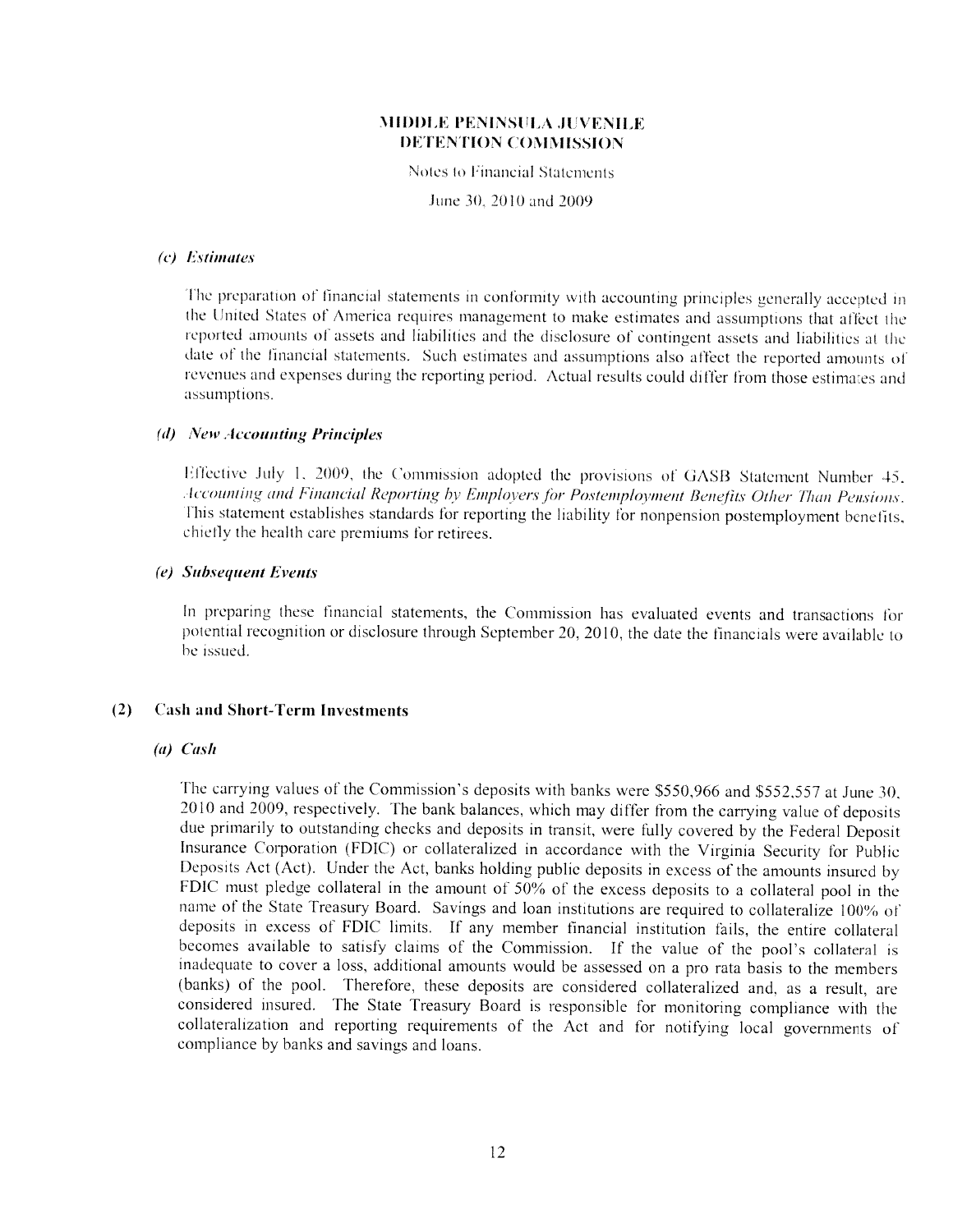Notes to Financial Statements

June 30, 2010 and 2009

#### (b) Investment Policy

The Commission utilizes the policies and procedures of the James City County Treasurer; therefore, the Investment Policy (Policy) of the County is used. In accordance with the Code of Virginia and other applicable law, including regulations, the Commission's Policy permits investments in U.S. government obligations, municipal obligations, prime quality commercial paper, and certain corporate notes, bankers acceptances, repurchase agreements, negotiable certificates of deposit, bank deposit notes, mutual funds that invest exclusively in securities specifically permitted under the Policy, and the State Treasurer's Local Government Investment Pool (the Virginia LGIP, a 2a-7 like pool).

The Policy establishes limitations on the holdings of non-U.S. government obligations. The maximum percentage of the portfolio (book value at the date of acquisition) permitted in each security is as follows:

| Registered money market mutual funds          | 100% maximum |
|-----------------------------------------------|--------------|
| Commonwealth of Virginia LGIP                 | 100% maximum |
| Repurchase agreements                         | 50% maximum  |
| Bankers' acceptances                          | 40% maximum  |
| Commercial paper                              | 35% maximum  |
| Negotiable certificates of deposit/bank notes | 20% maximum  |
| Municipal obligations                         | 20% maximum  |
| Corporate notes                               | 15% maximum  |
| Bank deposits                                 | 25% maximum  |

#### (c) Credit Risk

As required by state statute, the Policy requires that commercial paper have a short-term debt rating of no less than "A-1" (or its equivalent) from at least two of the following: Moody's Investors Service, Standard & Poor's, and Fitch Investor's Service. Corporate notes must have a minimum of "Aa" longterm debt rating by Moody's Investors Service and a minimum of "AA" long-term debt rating by Standard & Poor's. Negotiable certificates of deposit and bank deposit notes maturing in less than one year must have a short-term debt rating of at least "A-1" by Standard & Poor's and "P-1" by Moody's Investors Service. Notes having a maturity of greater than one year must be rated "AA" by Standard & Poor's and "Aa" by Moody's Investors Service.

Although state statute does not impose credit standards on repurchase agreement, bankers' acceptances or money market mutual funds, the Commission has established credit standards for these investments to minimize portfolio risk.

As of June 30, 2010 and 2009, 100% of the Commission's portfolio was invested in the Commonwealth of Virginia LGIP account and is classified as short-term investments on the balance sheet.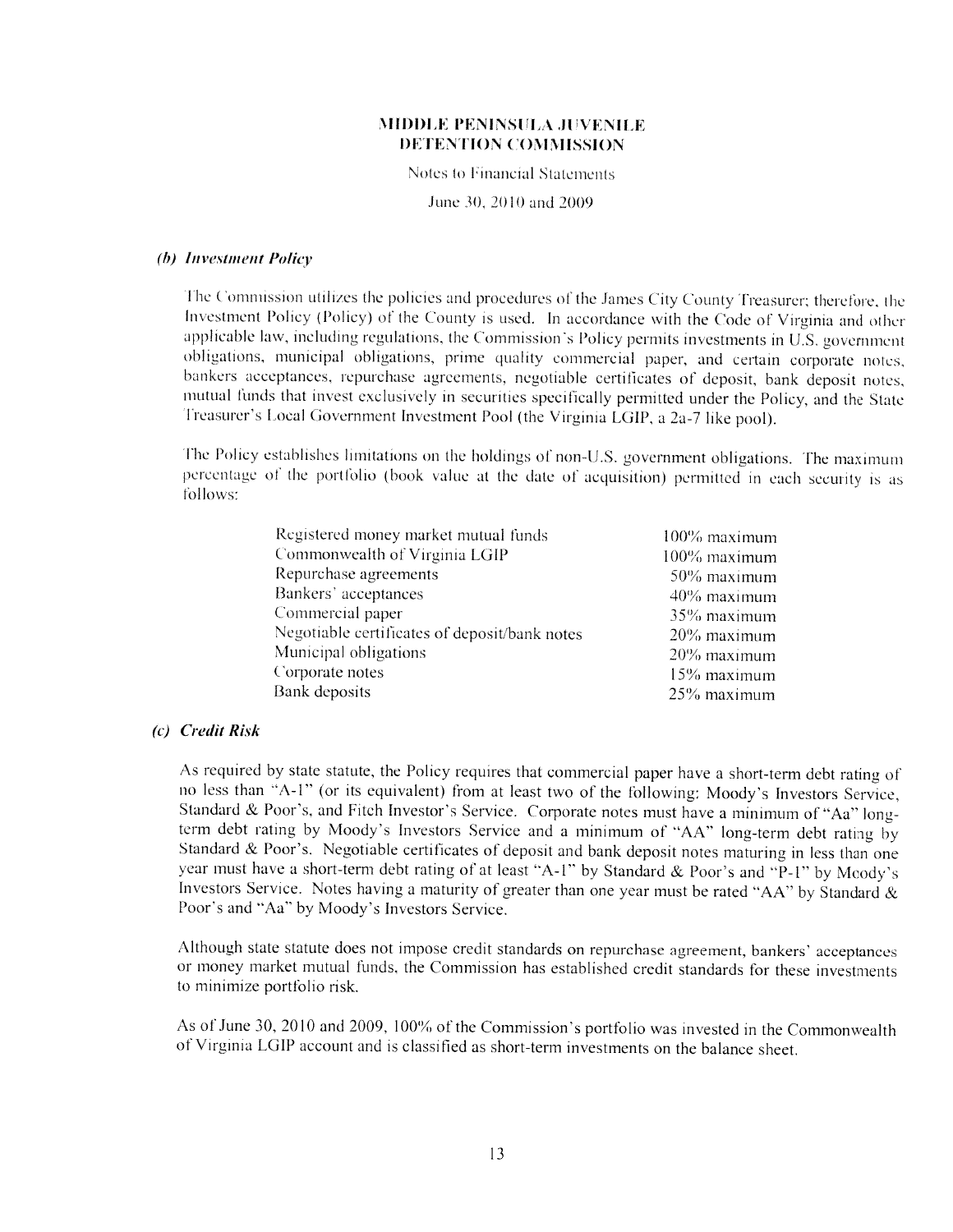Notes to Financial Statements

June 30, 2010 and 2009.

#### (d) Concentration of Credit Risk

The Policy establishes limitations on portfolio composition by issuer in order to control concentration of credit risk. No more than 5% of the Commission's portfolio will be invested in the securities of any single issuer with following exceptions:

| U.S. Treasury                          | $100\%$ maximum |
|----------------------------------------|-----------------|
| Each money market mutual fund          | 50% maximum     |
| Each federal agency                    | -35% maximum    |
| Each repurchase agreement counterparty | 25% maximum     |

As noted above, as of June 30, 2010 and 2009, 100% of the Commission's portfolio was invested in the Commonwealth of Virginia LGIP account.

#### (e) Interest Rate Risk

As a means of limiting exposure to fair value losses arising from rising interest rates, the Commission's Policy limits the investment of short-term operating funds to an average weighted maturity of no more than 180 days, with a portion of the portfolio continuously invested in readily available funds. The operating fund core portfolio will be invested in permitted investments with a stated maturity of no more than five years from the date of purchase. To control the volatility of the core portfolio, the Treasurer will determine a duration target, not to exceed three years.

As of June 30, 2010 and 2009, the fair values and maturities of the Commission's investments were as follows:

| <b>Investment Type</b>                 | <b>Fair Value</b> | <b>Maturity</b> |
|----------------------------------------|-------------------|-----------------|
| $2010$ – Commonwealth of Virginia LGIP | 31.257            | ٠               |
| $2009$ – Commonwealth of Virginia LGIP | 31.164            | <b>Service</b>  |

#### (f) Custodial Credit Risk

The Policy requires that all investment securities purchased by the Commission or held as collateral on deposits or investments shall be held by the Commission or by a third-party custodial agent who may not otherwise be counterparty to the investment transaction. As of June 30, 2010 and 2009, all of the Commission's investments are held in a bank's trust department in the Commission's name.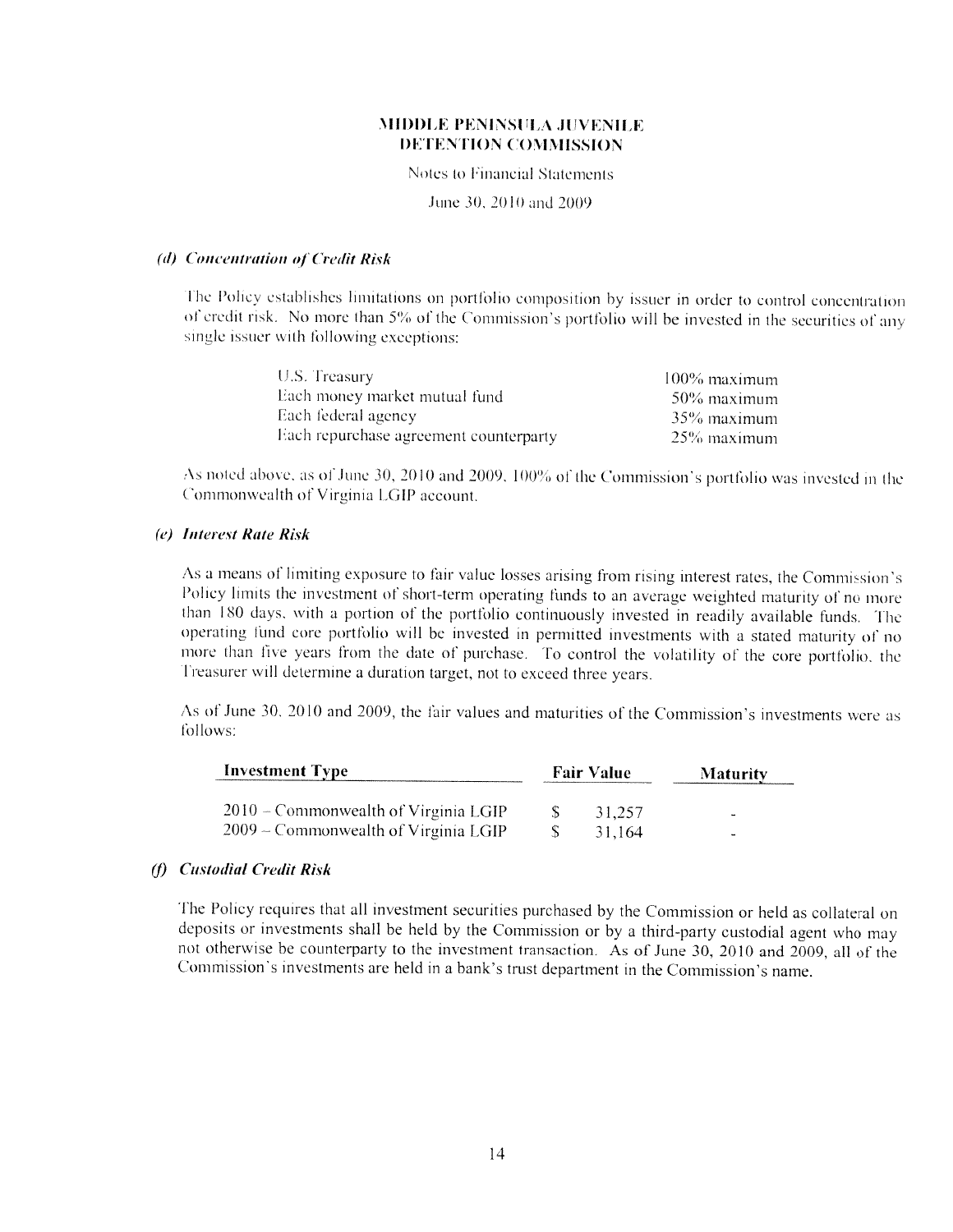Notes to Financial Statements

June 30, 2010 and 2009

#### $(3)$ **Capital Assets**

The following is a summary of the capital assets activity for the years ended June 30, 2010 and 2009:

|                                                                |               | <b>Balances</b> at<br><b>July 1, 2009</b> | <b>Additions</b>     | <b>Reductions</b> | <b>Balances</b> at<br>June 30, 2010 |
|----------------------------------------------------------------|---------------|-------------------------------------------|----------------------|-------------------|-------------------------------------|
| Capital assets not being depreciated -                         |               |                                           |                      |                   |                                     |
| land                                                           | S.            | 118,354                                   |                      |                   | 118,354                             |
| Capital assets being depreciated:                              |               |                                           |                      |                   |                                     |
| Building                                                       |               | 6,169,996                                 |                      |                   | 6,169,996                           |
| Machinery and equipment                                        |               | 496,365                                   | 20,844               | 2,545             | 514,664                             |
| Improvements other than building                               |               | 117,107                                   |                      |                   | 117,107                             |
| Total capital assets being<br>depreciated                      |               | 6,783,468                                 | 20,844               | 2,545             | 6,801,767                           |
| Less accumulated depreciation for:                             |               |                                           |                      |                   |                                     |
| <b>Buildings</b>                                               |               | 1,761,496                                 | 154,249              |                   | 1,915,745                           |
| Machinery and equipment                                        |               | 315,454                                   | 31,463               | 2,545             | 344,372                             |
| Improvements other than building                               |               | 22,702                                    | 3,948                |                   | 26,650                              |
| Total accumulated                                              |               |                                           |                      |                   |                                     |
| depreciation                                                   |               | 2,099,652                                 | 189,660              | 2,545             | 2,286,767                           |
| Total capital assets being depreciated,<br>net                 |               | 4,683,816                                 | (168, 816)           |                   | 4,515,000                           |
| Net capital assets                                             | ${\mathbb S}$ | 4,802,170                                 | (168, 816)           |                   | 4,633,354                           |
|                                                                |               |                                           |                      |                   |                                     |
|                                                                |               | <b>Balances</b> at                        |                      |                   | <b>Balances at</b>                  |
|                                                                |               | <b>July 1, 2008</b>                       | <b>Additions</b>     | <b>Reductions</b> | June 30, 2009                       |
| Capital assets not being depreciated -                         |               |                                           |                      |                   |                                     |
| land                                                           | \$            | 118,354                                   |                      |                   | 118,354                             |
| Capital assets being depreciated:                              |               |                                           |                      |                   |                                     |
| <b>Building</b>                                                |               | 6,169,996                                 |                      |                   | 6,169,996                           |
| Machinery and equipment                                        |               | 441,252                                   | 96,785               |                   |                                     |
| Improvements other than building<br>Total capital assets being |               |                                           |                      | 41,672            | 496,365                             |
|                                                                |               | 67,859                                    | 49,248               |                   | 117,107                             |
| depreciated                                                    |               | 6,679,107                                 | 146,033              | 41,672            |                                     |
| Less accumulated depreciation for:                             |               |                                           |                      |                   | 6,783,468                           |
| <b>Buildings</b>                                               |               | 1,607,246                                 | 154,250              |                   |                                     |
| Machinery and equipment                                        |               | 329,815                                   | 27,311               | 41,672            | 1,761,496<br>315,454                |
| Improvements other than building                               |               | 20,261                                    | 2,441                |                   | 22,702                              |
| Total accumulated                                              |               |                                           |                      |                   |                                     |
| depreciation                                                   |               | 1,957,322                                 | 184,002              | 41,672            | 2,099,652                           |
| Total capital assets being depreciated,<br>net                 |               |                                           |                      |                   |                                     |
| Net capital assets                                             | S             | 4,721,785<br>4,840,139                    | (37,969)<br>(37,969) |                   | 4,683,816<br>4,802,170              |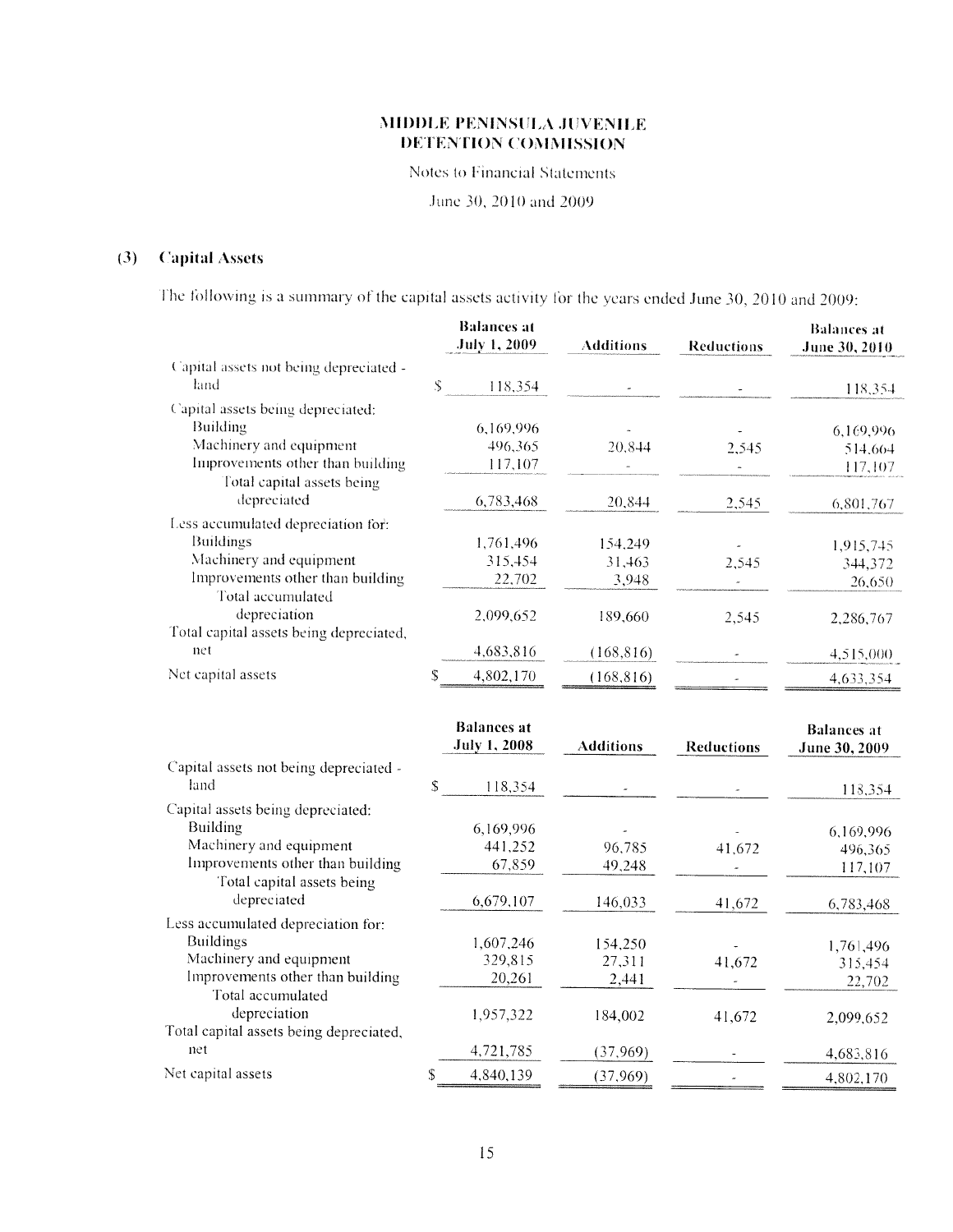Notes to Financial Statements

June 30, 2010 and 2009.

#### **Transactions with Related Parties**  $(4)$

Certain financial management and accounting services are provided to the Commission by the County. The charges for these services amounted to \$29,000 and \$28,500 during the years ended June 30, 2010 and 2009 respectively, and are included in service contracts in the accompanying statements of revenues, expenses and changes in net assets.

#### **Pension Plan**  $(5)$

Employees of the Commission participate in the Virginia Retirement System (VRS) through the County. Therefore, employees of the Commission are not a separate cost pool of VRS and no separate actuarial information is available with regard to the Commission's participation in VRS. Detailed disclosures regarding the County's participation in VRS and related actuarial information can be found in the County's annual financial statements.

#### **Postretirement Benefits Other Than Pensions**  $(6)$

The Commission adopted GASB Statement No. 45, Accounting and Financial Reporting by Employers for Postemployment Benefits Other Than Pensions. The Statement establishes standards for reporting the liability for the Commission's nonpension postemployment benefit, the health care plan for retirees.

#### (a) Plan Provisions

In addition to providing the pension benefits described in footnote 5, the Commission provides postemployment health care (OPEB) for qualifying retired employees who are not yet eligible for Medicare through a single-employer defined benefit plan. The benefits, benefit levels, employee contributions and employer contributions are governed by the Commission and can be amended by the Commission through its personnel manual.

#### (b) Funding Policy

The Commission does not intend to establish a trust to prefund this liability. The anticipated growth in the net OPEB obligation is based on contributions to the benefit plan on a pay-as-you-go cost basis. The data has been projected into the future based on the assumption the current active population remains constant. Also, the estimated contributions are based on the implicit rate subsidy payments made during the year by the retirees.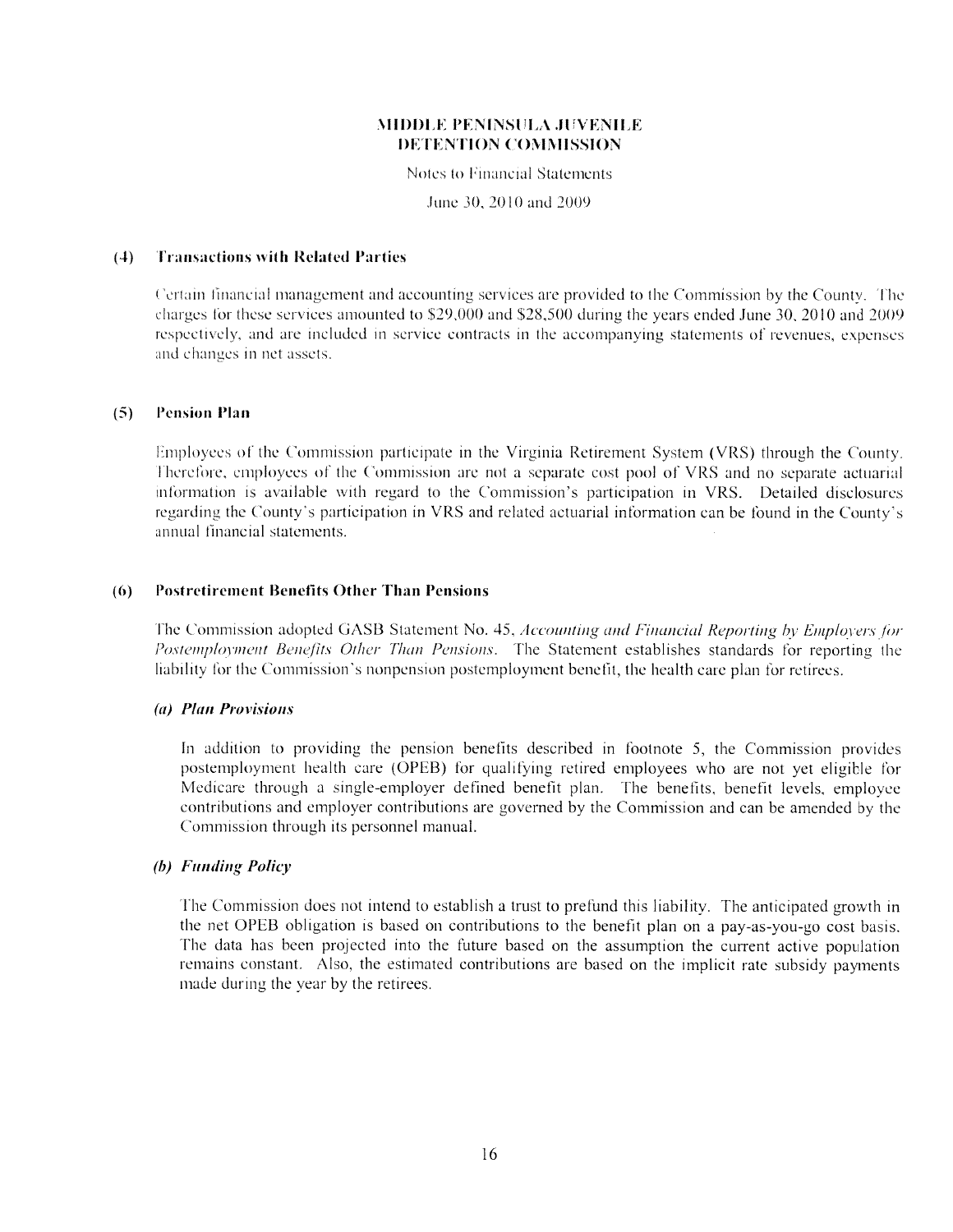Notes to Financial Statements

June 30, 2010 and 2009

#### (c) Plan Description

Currently, covered full-time active employees who retire directly from the Commission and are at least 50 years of age with 15 years of service are eligible to receive postretirement health care benefits. Each year, retirees participating in the Commission's sponsored plans will be given the opportunity to change plans or drop coverage during an open enrollment period. The pre-Medicare retirees have a choice of three plans: Optima, Healthkeepers and KeyCare. The majority of the participants are in Healthkeepers. Dental plans are available at the retiree's cost, and therefore, have no GASB 45 liability. There is no coverage for post-Medicare retirees. There were 38 active employee participants at the time of the actuarial study. Since the retirees contribute towards their health insurance premiums based on a blended rate, the Commission has an implicit liability.

#### (d) Annual OPEB Costs and Net OPEB Obligation

The net OPEB obligation as of June 30, 2010 was calculated as follows:

| Annual required contribution<br>Interest on net OPEB obligation<br>Actuarial adjustment | S  | 8,000 |
|-----------------------------------------------------------------------------------------|----|-------|
| Annual OPEB cost<br>Contributions made                                                  |    | 8,000 |
| Increase in net OPEB obligation                                                         |    | 8,000 |
| Net OPEB obligation, beginning of year                                                  |    |       |
| Net OPEB obligation, end of year                                                        | \$ | 8,000 |

### (e) Actuarial Methods and Assumptions

#### **Valuation Methods**

The projected unit credit actuarial cost method was used to calculate all of the expense amounts and the funded status of the plan. The calculations were performed in accordance with the methodologies set forth in GASB Statement No. 45. Under these methods, benefits provided by the substantive plan (the plan as understood by the Commission and the plan members) at the time of the actuarial study are projected and their present value is determined. The present value is divided into equal parts which are earned over the period from date of hire to the full eligibility date.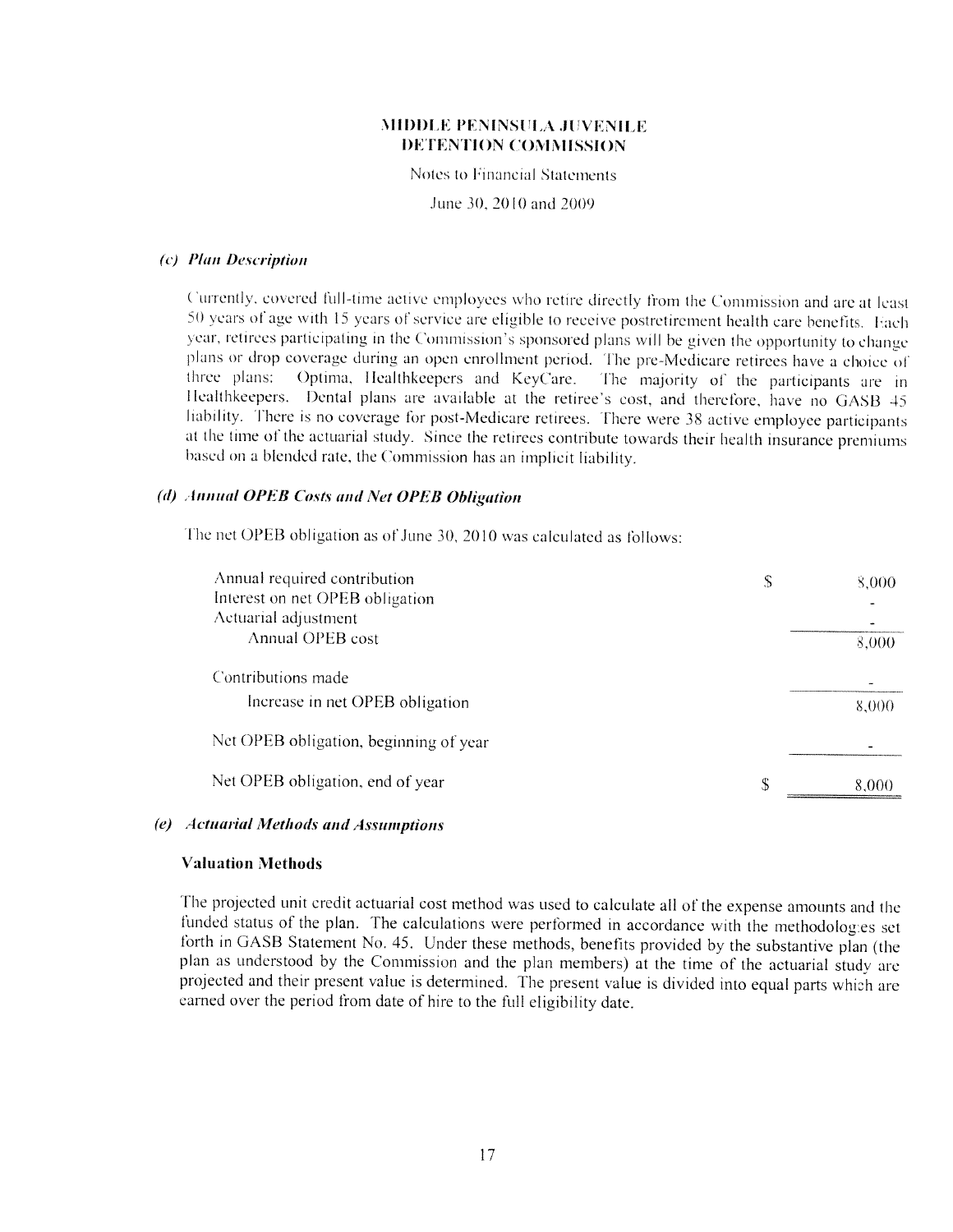Notes to Financial Statements

June 30, 2010 and 2009

#### **Employees Included in the Calculations**

All active employees who are expected to meet the plan's eligibility requirements on or before the ultimate assumed retirement age are included in the calculations. Retirees, spouses and spouse survivors who are entitled to a benefit under the provisions of the plan are also included.

#### **Actuarial Assumptions**

In the July 1, 2009 actuarial valuation, the projected unit credit actuarial cost method was used. The actuarial assumptions included calculations based on a discount rate of 4% for the unfunded liability and amortization of the initial unfunded actuarial liability over 29 years based on a level percent of payroll method. The actuarial accrued liability was \$35,000. Future increases for medical benefits are assumed to range from an initial rate of 8% and gradually decrease to 5.8% by 2050. It should be noted actuarial calculations reflect a long-term perspective and, therefore, actuarially determined amounts are subject to revision as results are compared to past expectations and new estimates are made about the future.

\* \* \* \* \*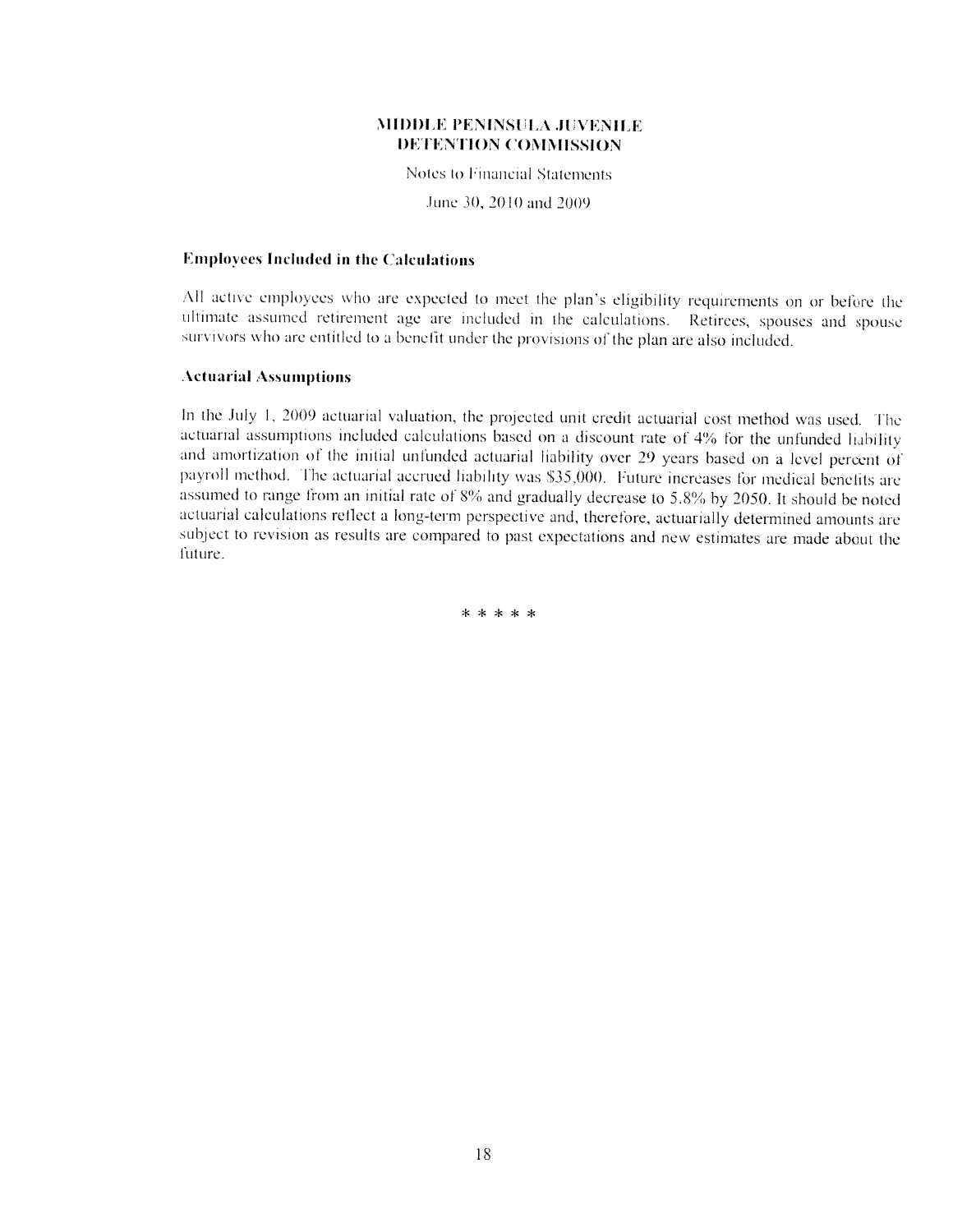Compliance Section

 $\sim$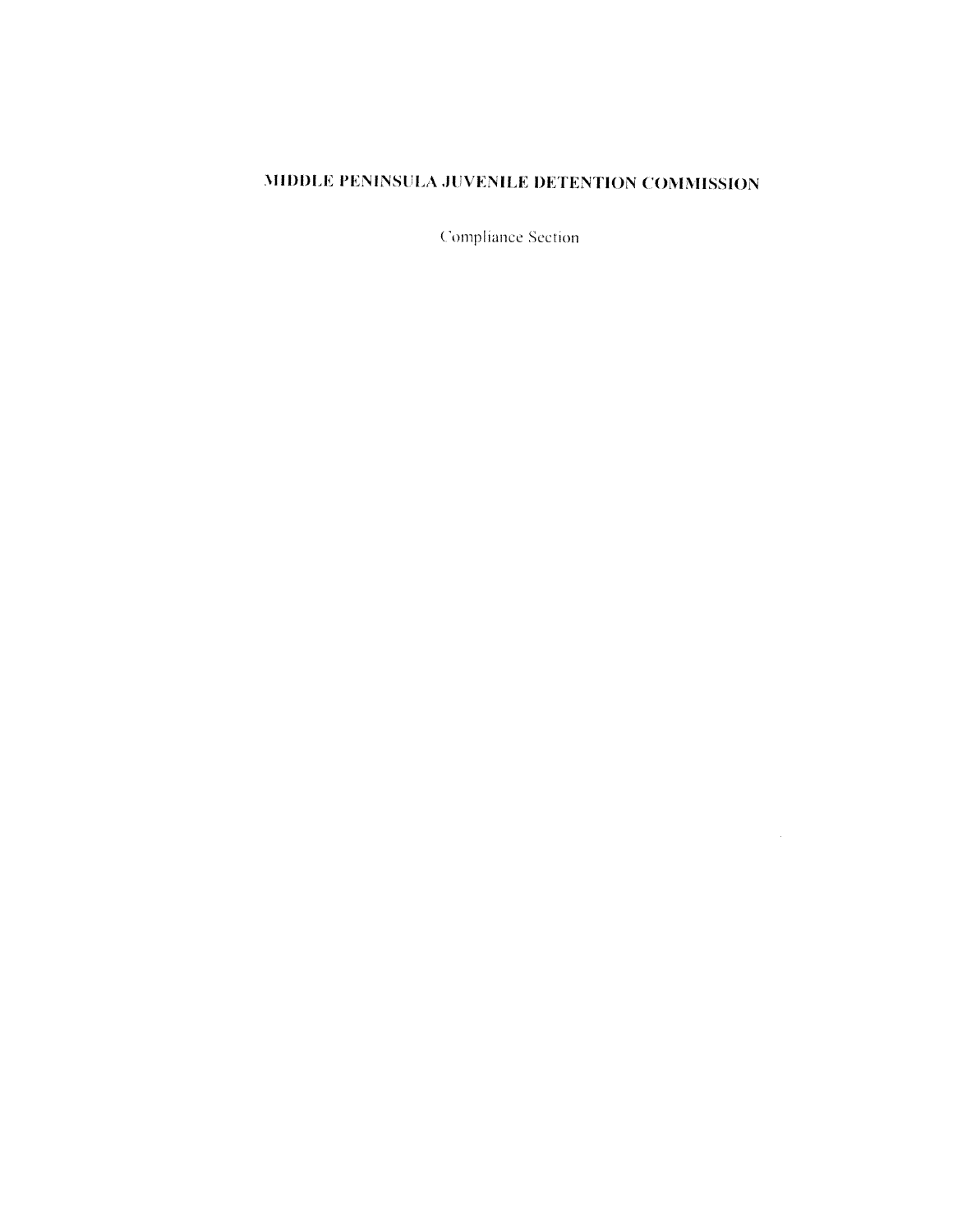

Certified Public Accountants **Specialized Services Business Solutions** 

# **Report on Internal Control over Financial Reporting and on** Compliance and Other Matters Based on an Audit of **Financial Statements Performed in Accordance with Government Auditing Standards**

**Board of Directors** Middle Peninsula Juvenile Detention Commission

We have audited the financial statements of Middle Peninsula Juvenile Detention Commission as of and for the year ended June 30, 2010, and have issued our report thereon dated September 20, 2010. We conducted our audit in accordance with auditing standards generally accepted in the United States of America and the standards applicable to financial audits contained in Government Auditing Standards, issued by the Comptroller General of the United States

#### **Internal Control over Financial Reporting**

In planning and performing our audit, we considered Middle Peninsula Juvenile Detention Commission's internal control over financial reporting as a basis for designing our auditing procedures for the purpose of expressing our opinion on the financial statements, but not for the purpose of expressing an opinion on the effectiveness of Middle Peninsula Juvenile Detention Commission's internal control over financial reporting. Accordingly, we do not express an opinion on the effectiveness of Middle Peninsula Juvenile Detention *Commission's* internal control over financial reporting.

A deficiency in internal control exists when the design or operation of a control does not allow management or employees, in the normal course of performing their assigned functions, to prevent, or detect and correct misstatements on a timely basis. A material weakness is a deficiency, or a combination of deficiencies, in internal control such that there is a reasonable possibility that a material misstatement of the entity's financial statements will not be prevented, or detected and corrected on a timely basis.

Our consideration of internal control over financial reporting was for the limited purpose described in the first paragraph of this section and was not designed to identify all deficiencies in internal control over financial reporting that might be deficiencies, significant deficiencies, or material weaknesses. We did not identify any deficiencies in internal control over financial reporting that we consider to be material weaknesses, as defined above.

> Fountain Plaza One 701 Town Center Drive - Suite 700 Newport News, VA 23606-4295



www.goodmanco.com

ph 757.873,1033 fax 757.873.1106